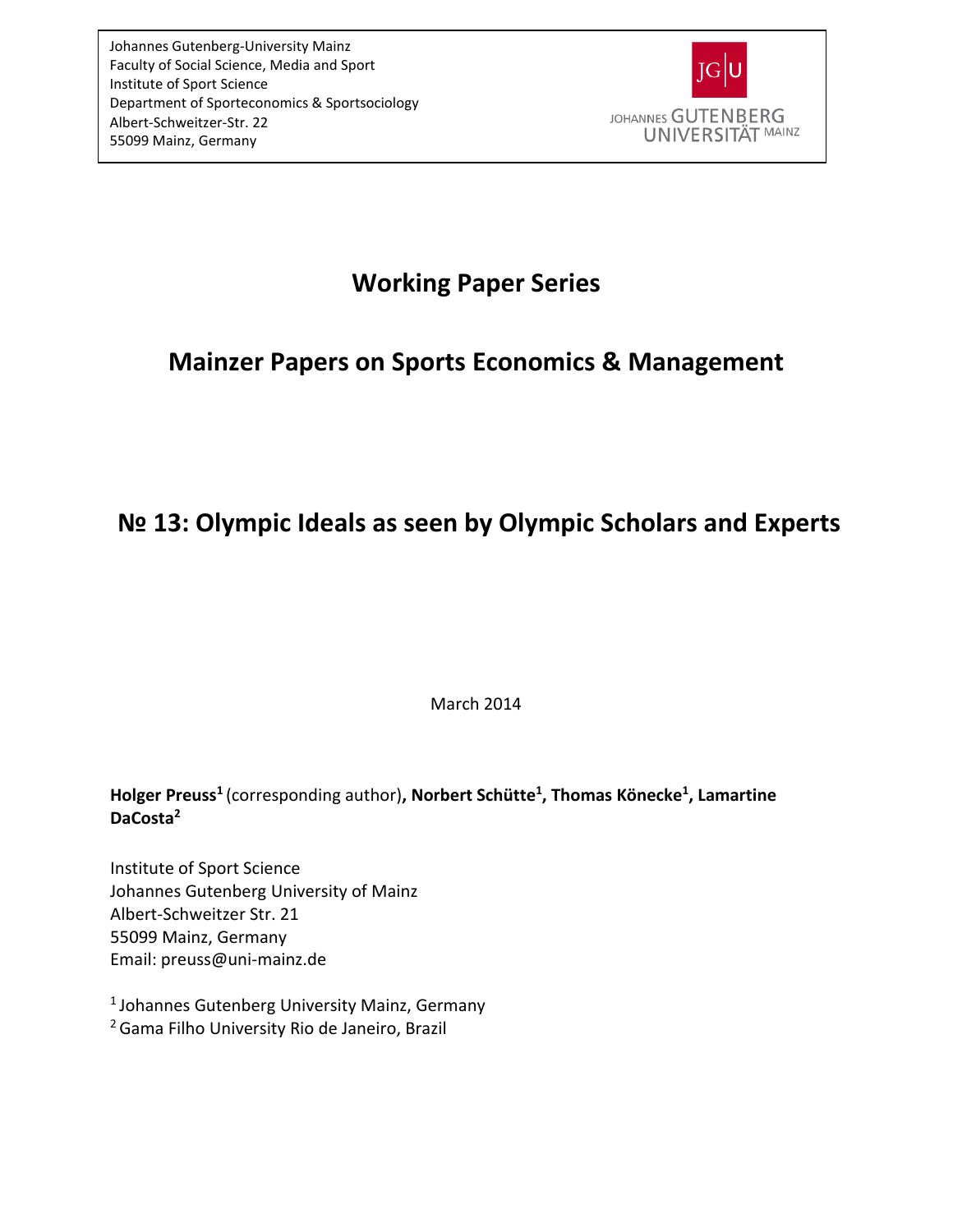## **Acknowledgements**

We thank Prof. Dr. K. Heisey, Liberty University, USA, for language checking, and Prof. Dr. J. Königstorfer, Technische Universität München, Germany, for many discussions. We express special thanks for spreading the questionnaire in professional networks to Prof. Dr. E. F. Peña, Olympic Studies Centre, Universitat Autònoma de Barcelona, Spain. Finally, we thank Janine Straub for assistance with the dataset.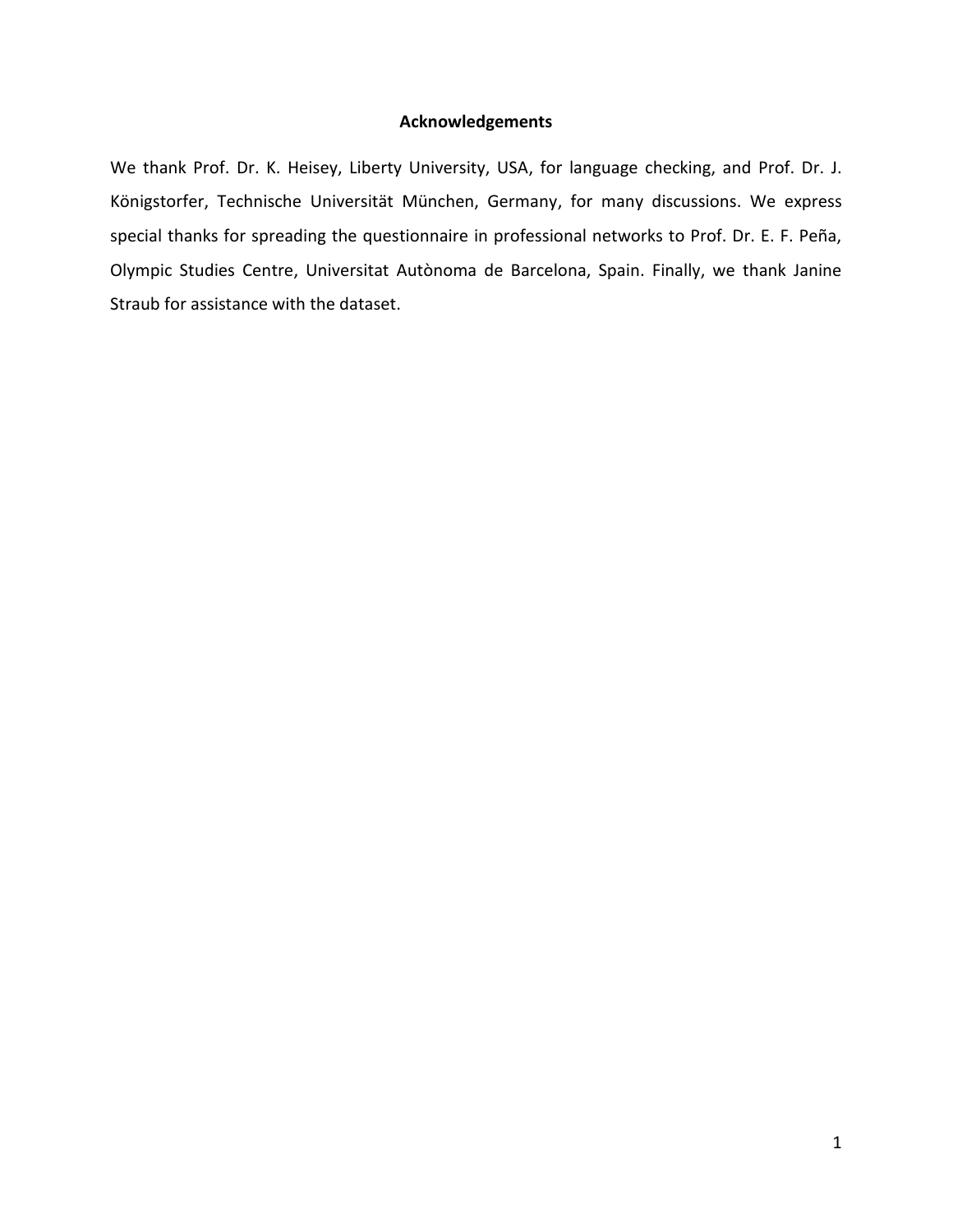| 1. |        |  |  |  |  |  |  |
|----|--------|--|--|--|--|--|--|
| 2. |        |  |  |  |  |  |  |
| 3. |        |  |  |  |  |  |  |
| 4. |        |  |  |  |  |  |  |
| 5. |        |  |  |  |  |  |  |
|    | 5.1.   |  |  |  |  |  |  |
|    | 5.2.   |  |  |  |  |  |  |
|    | 5.3.   |  |  |  |  |  |  |
|    | 5.3.1. |  |  |  |  |  |  |
|    | 5.3.2. |  |  |  |  |  |  |
|    | 5.4.   |  |  |  |  |  |  |
|    | 5.5.   |  |  |  |  |  |  |
| 6. |        |  |  |  |  |  |  |
|    |        |  |  |  |  |  |  |
|    |        |  |  |  |  |  |  |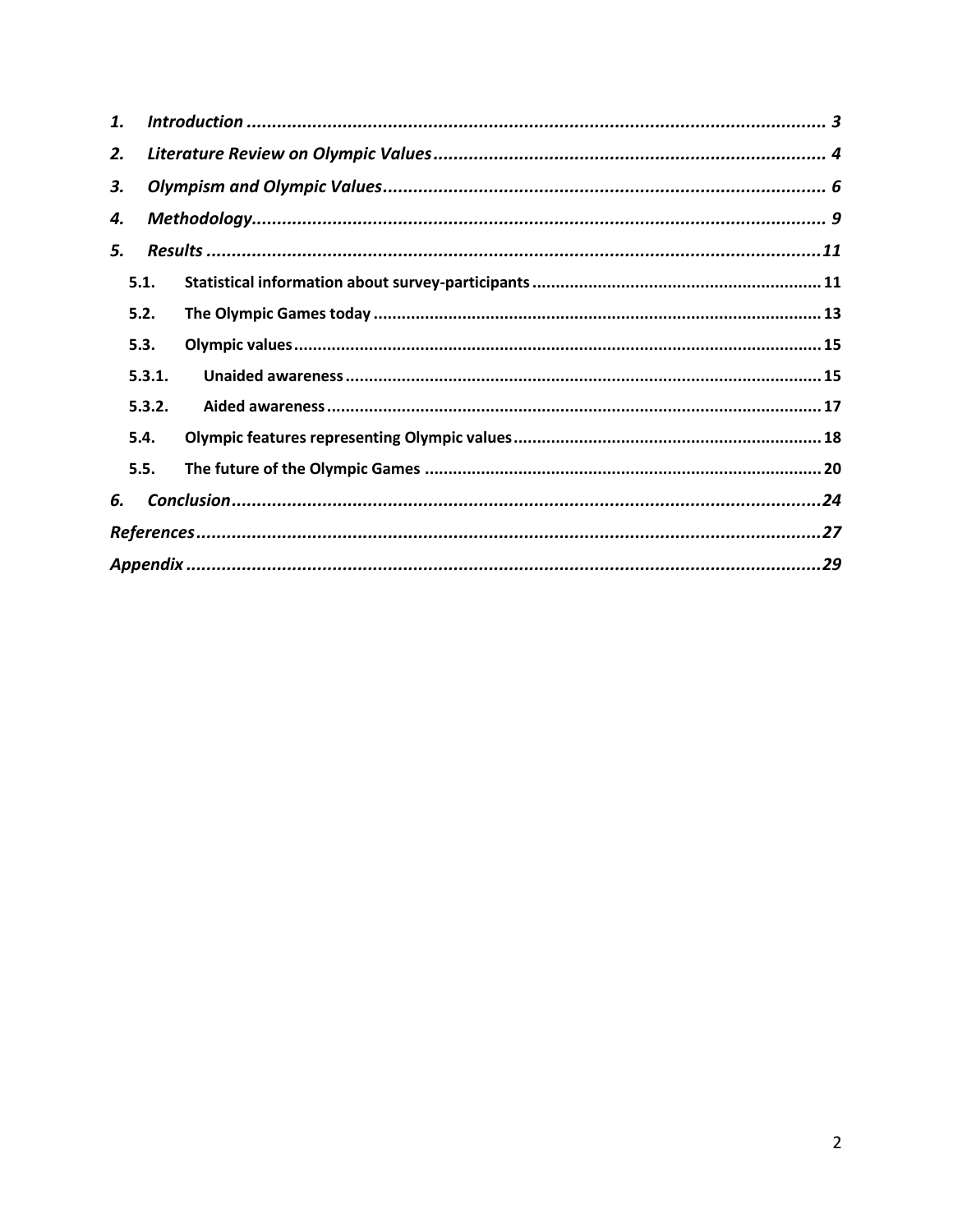### <span id="page-3-0"></span>**1. Introduction**

The Olympic Movement cannot be guided or further developed without knowing its current position. Scholars agree that the values attributed to the Olympic Games are essential ingredients that make the Olympic Games special and keep the interest in the event alive. But over the course of time the environment changes and therefore the perception of Olympic values is not stable (Chatziefstathiou, 2005). This is not unusual since values and value propositions are changing at a fast pace today.

Already at the beginning of the millennium, Milton-Smith (2002) recognized a criticism against the Olympic Games reflecting the failure of major global institutions in dealing with the social and ethical consequences of globalization often encompassing environmental issues or terrorism. Nowadays, this has led to a widespread disillusionment with the Olympic Games which we will investigate empirically in this paper. Today, the Games seem to mirror the disenchantment with the "modern" values of globalization, including winning at any price (doping), commercialization, intense national rivalry, cronyism (when preparing the Games), cheating (match fixing), corruption and the competitive advantage of highly developed and newly industrialized nations (see in this regards Milton-Smith, 2002, 131).

In 2012 the Olympic Movement had to learn that Italy withdrew from its Rome 2020 bid due to the lack of support from the Italian government (http://www.bbc.co.uk/news/world-europe-17030257). In 2013, Vienna (Austria) did not bid for the Olympic Games 2024 and Graubünden (Switzerland) as well as Munich (Germany) not for the Winter Games in 2022. All cities failed by public votes against bidding for the respective event (Preuss, 2014). However, the past Olympic Games in London 2012 as well as the great media interest in the Sochi 2014 Winter Games somewhat prove that there is still a huge interest in the Games.

The values and principles of Olympism (as described in the Olympic Charter) are claimed to be universal. They must not change over time, but at all times we see rule changes reflecting social

3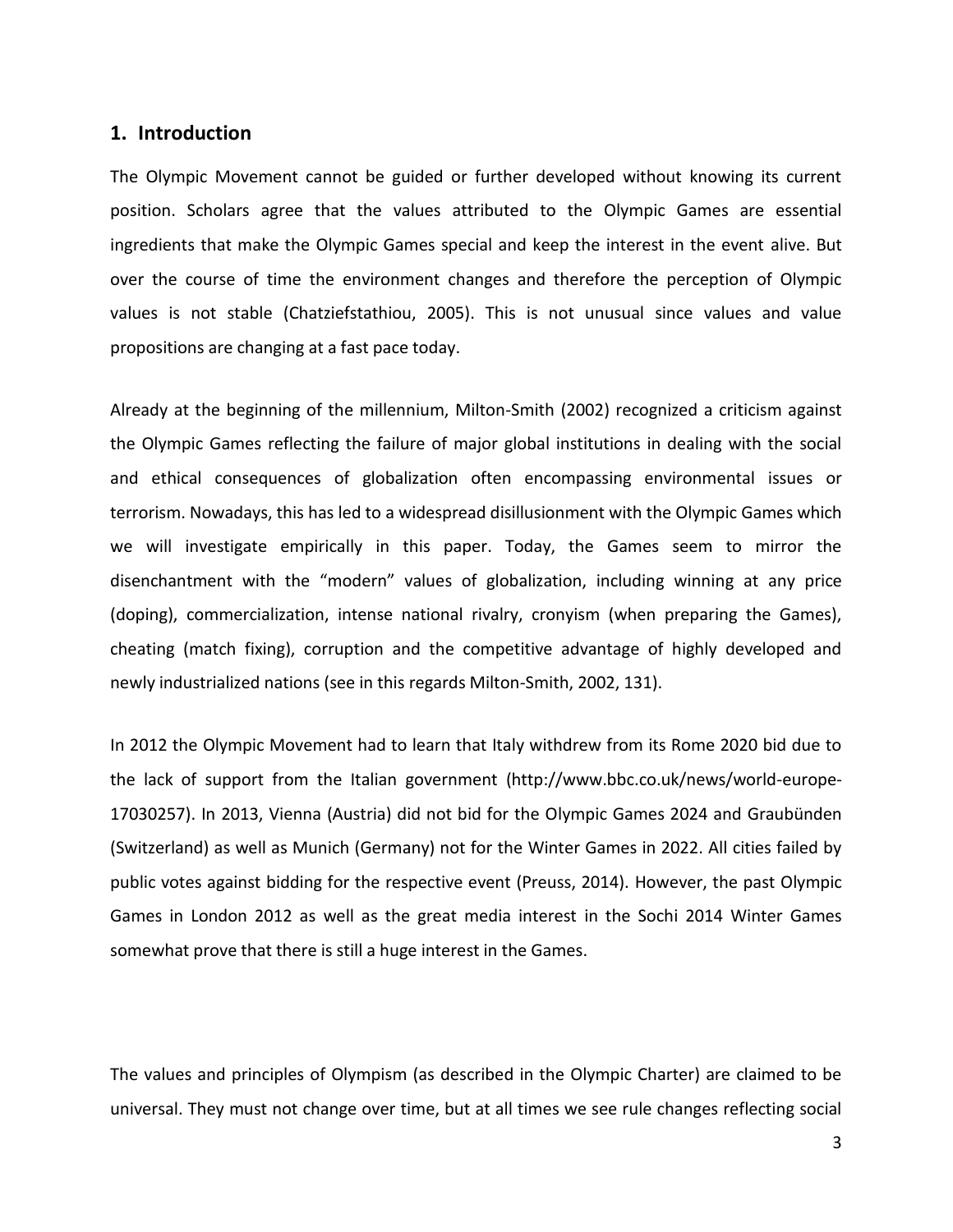changes. For many stakeholders, but in particular for the IOC, it is of interest to learn about the current perception of Olympic values. The target groups at focus in this paper are scholars that have done research on the Olympic Movement as well as experts that attended Games and/or professionally worked in Olympic sports.

The goal of this paper is to shed light on the structure and meaning of values that are associated with the Olympic Games. Additionally, we would like to learn more about how the Olympic Idea is perceived by persons that are familiar with the Olympic Movement. We launched our research right before the Winter Games in Sochi 2014 started.

## <span id="page-4-0"></span>**2. Literature Review on Olympic Values**

One of the basic studies on Olympic values has been conducted by German philosopher Hans Lenk in 1964 (Lenk, 1964). He identified many of the values that appear in the Olympic Charter today (Lenk, 1976).

Another important researcher on Olympic values was Parry (1988, 85) who not only isolated ten values that characterize the modern Olympic Games but also compared the values of the ancient Games with those of the rebirth of the Games in 1896 (Parry, 1988, 82-83). He identified the common nucleus of all these values and found that six outlasted the centuries. It is an important fact for this paper that Parry showed that there are no changes at least in some Olympic values.

Clarke (1988, 101-103) tackles the Olympic values from another perspective. He states that some are indispensable while others are outdated and some even create problems. This is also important for this research because it strengthens the notion by showing that values can become outdated and eventually even can produce complications for the Olympic Movement. Lekarska (1988) presented another but similar set of Olympic values.

Seppänen (1989) brings in the cultural perspective. According to him any culture provides activities which can be identified as a kind of sport. For him it is obvious that the types of games as well as the emphasis put on competition vary greatly from time to time and society to society.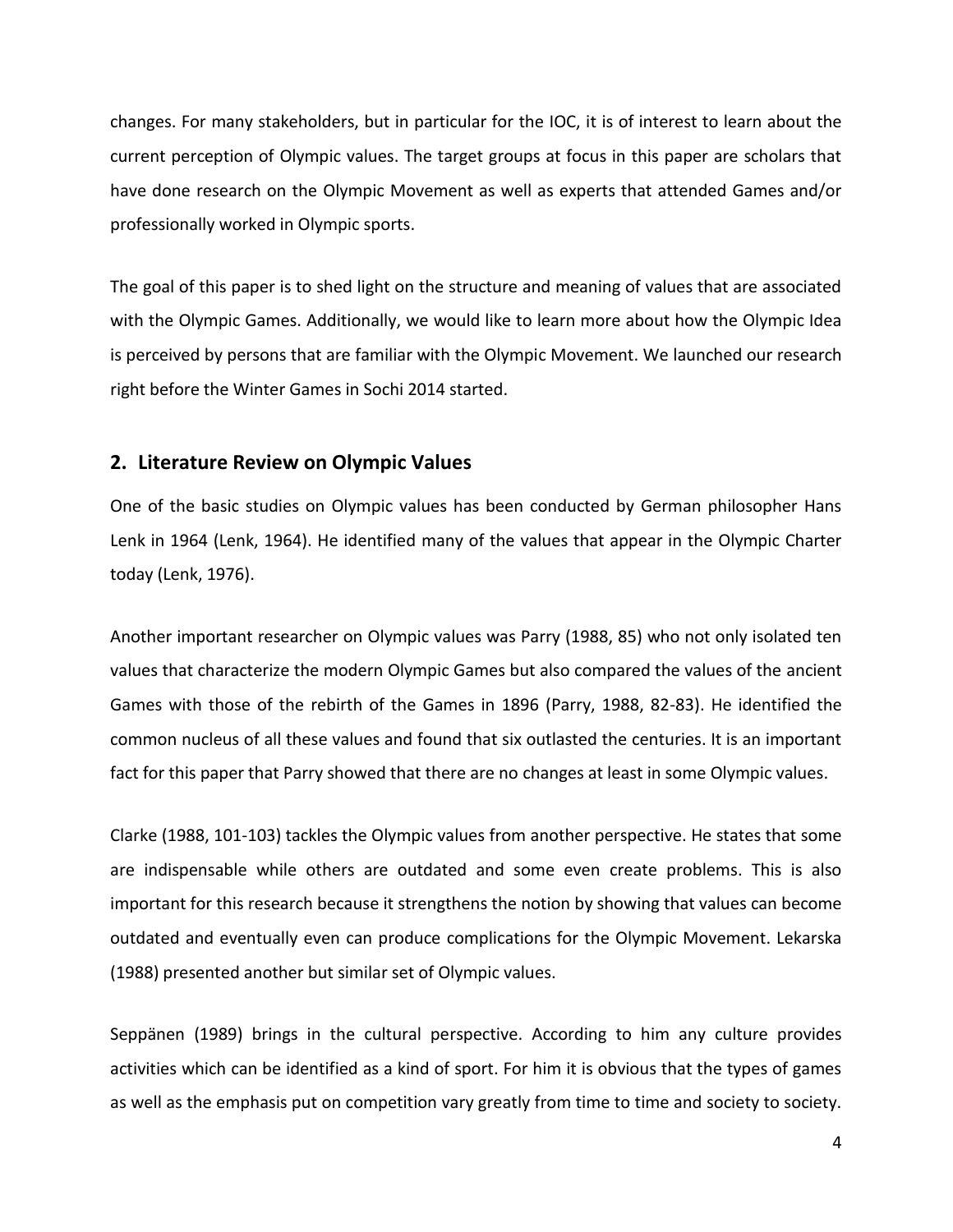The interesting insight here is that the difference in the values and perceptions linked to sport can be attributed to differences in time and society.

Milton-Smith picked up the thoughts of Parry (1988) by looking at global values. He suggests revitalizing the Olympic values whereas character, credibility and communication will be the critical success factors (Milton-Smith, 2002, 131). He further suggests that a reconceptualization of the Games as a platform for building a framework of global values is necessary in order to counter-balance economic interests. Contrary to this, DaCosta (2006, 169) rejected a reactive solution for values change concerning Olympism.

In 1996 and the following years Preuss (2002) collected empirical data in Germany and Austria about sport students' perception of Olympic values, the future of the Olympic Games and their knowledge about Pierre de Coubertin.

The latest extensive study on Olympic values was conducted by Chatziefstathiou (2005) who had neither emphasized optimistic or pessimistic overviews. Instead, she has sought to identify and evaluate the changing nature of the ideology of Olympism in the modern era against the contemporaneous historical, sociopolitical and economic contexts. Her study demonstrated how the values associated with the ideology of Olympism have changed during the last century. She highlighted the culturally diverse meanings and values associated with Olympic sport in the contemporary world. Due to this a consideration for this research is that Olympism may not be based on a set of immutable values, but on a process for consensus construction in terms of values in the world of global sport (see also Parry, 1997). Her thesis will be a lead study for the further research presented here.

In recent times much has been written about the change of Olympic values. It is questioned whether they are rather continuous or changing (Tavares, 2006), if they need a new ideological basis (Buss et al., 2006) or even if they are only another utopia (Gebauer, 1996).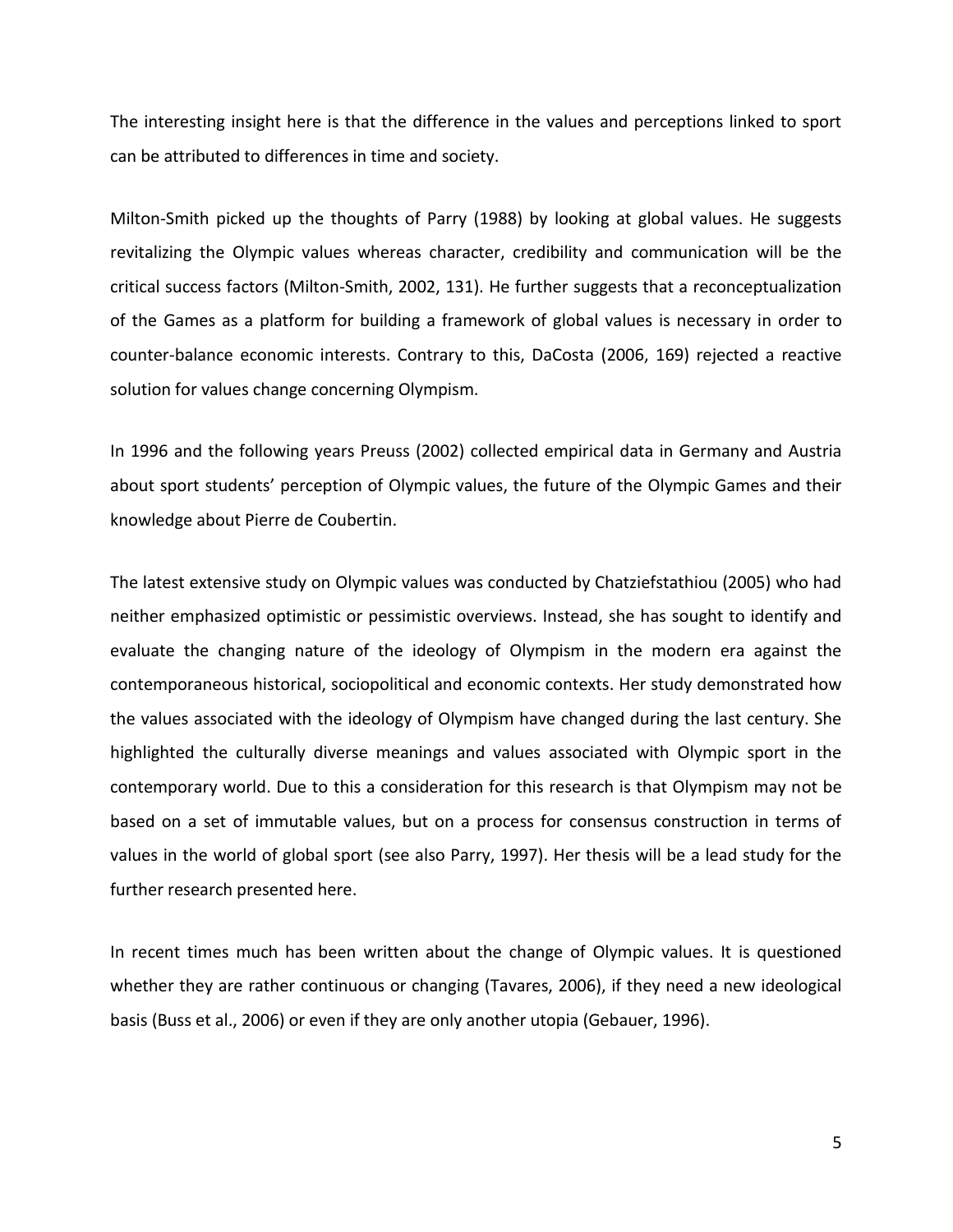## <span id="page-6-0"></span>**3. Olympism and Olympic Values**

Olympic values are an important part of Olympism. Parry (1997, 1) states that Olympism is a "universal philosophy" which applies to everyone. Since a "universal philosophy" is by definition relevant to everyone in every culture irrespective of someone's socialization, the Olympic Movement represents the concept of Olympism in a universal way. According to Parry, Olympism is based on a number of values to which each culture can commit itself. Irrespective of this, cultural differences may exist in the way the Olympic Idea is expressed.

## Tavares describes the Olympic Idea in Coubertin's interpretation as a

*"reconciliation between romantic values (the notions of honor, duty, selfsurpassing, fair play, moral excellence and a feeling of belonging) and*  values from illuminism (individualism, universalism, belief in the transforming *power of education and the value of competition)" (Tavares, 2006, 6).*

A study from Chatziefstathiou (2005) demonstrated how the values associated with the ideology of Olympism at the time Coubertin started the Olympic Movement have changed until today. She highlighted – as Parry did – the culturally diverse meanings and values associated with Olympic sport. She emphasized that Olympism may not be defined by a set of absolute values. They better have to be seen as being in a process for consensus construction in the world of global sport.

The founder of the modern Olympic Games, Pierre de Coubertin, wrote in his Olympic Memoirs (1931, 208) that Olympism is a

*"school of nobility and of moral purity as well as of endurance and physical energy – but only if…honesty and sportsman-like unselfishness are as highly developed as the strength of muscles."* 

Thus, for him Olympism aimed at the harmonious development of the moral, physical and intellectual aspects of mankind through sport competition. Overall, the values Coubertin attributed to the Olympic Movement were: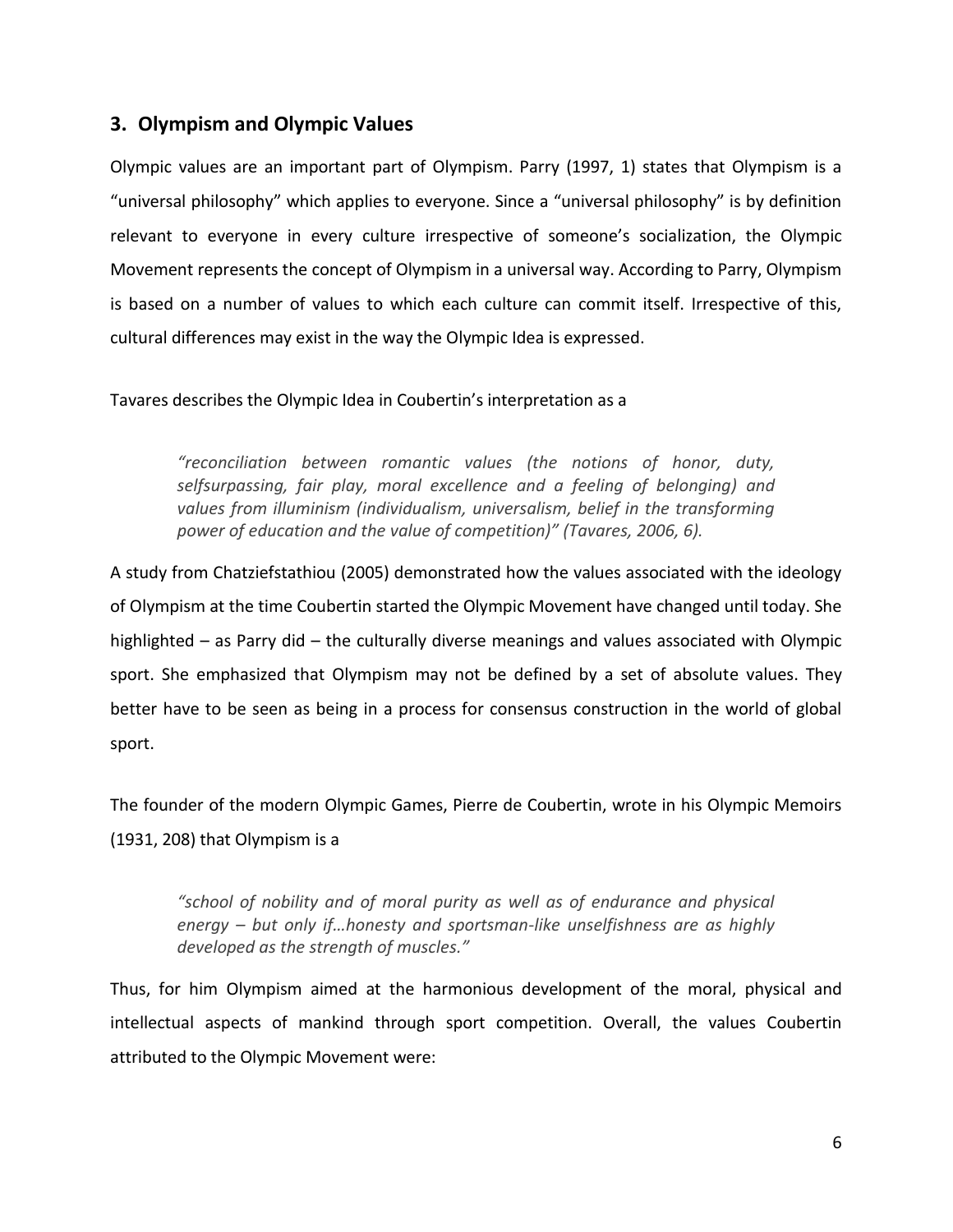- equality
- **•** fairness
- justice
- respect for persons
- rationality and understanding
- autonomy
- excellence

As stated before, these values are interpreted differently in different societies at different times.

The values as seen by Coubertin are basically those of humanism.

Loland (1994, 36-38) argued that Olympism has four main goals:

- a) to educate and cultivate the individual through sport,
- b) to cultivate the relations of humans in society,
- c) to promote international understanding and peace, and
- d) to worship human greatness and possibility.

Later, the IOC marketing department conducted a survey among 5,500 persons in eleven countries and gathered four value prepositions summing up the Olympic value system (Edgar et al., 1999):

- a) joy in effort
- b) friendship and Fair Play
- c) hope
- d) dream and inspiration

In his later works Parry (2012, 15) writes that "Olympism is a social philosophy which emphasizes the role of sport in world development, international understanding, peaceful co-existence, and social and moral education."

However, spectacle, professionalism, nationalism and sectarianism are factors which have played a historical role in the weakening of the humanistic values of sport. In this paper we would like to show what the current perception of values related to the Olympic Games are. Approximately one and a half years after London 2012 and right before Sochi 2014, when media announced the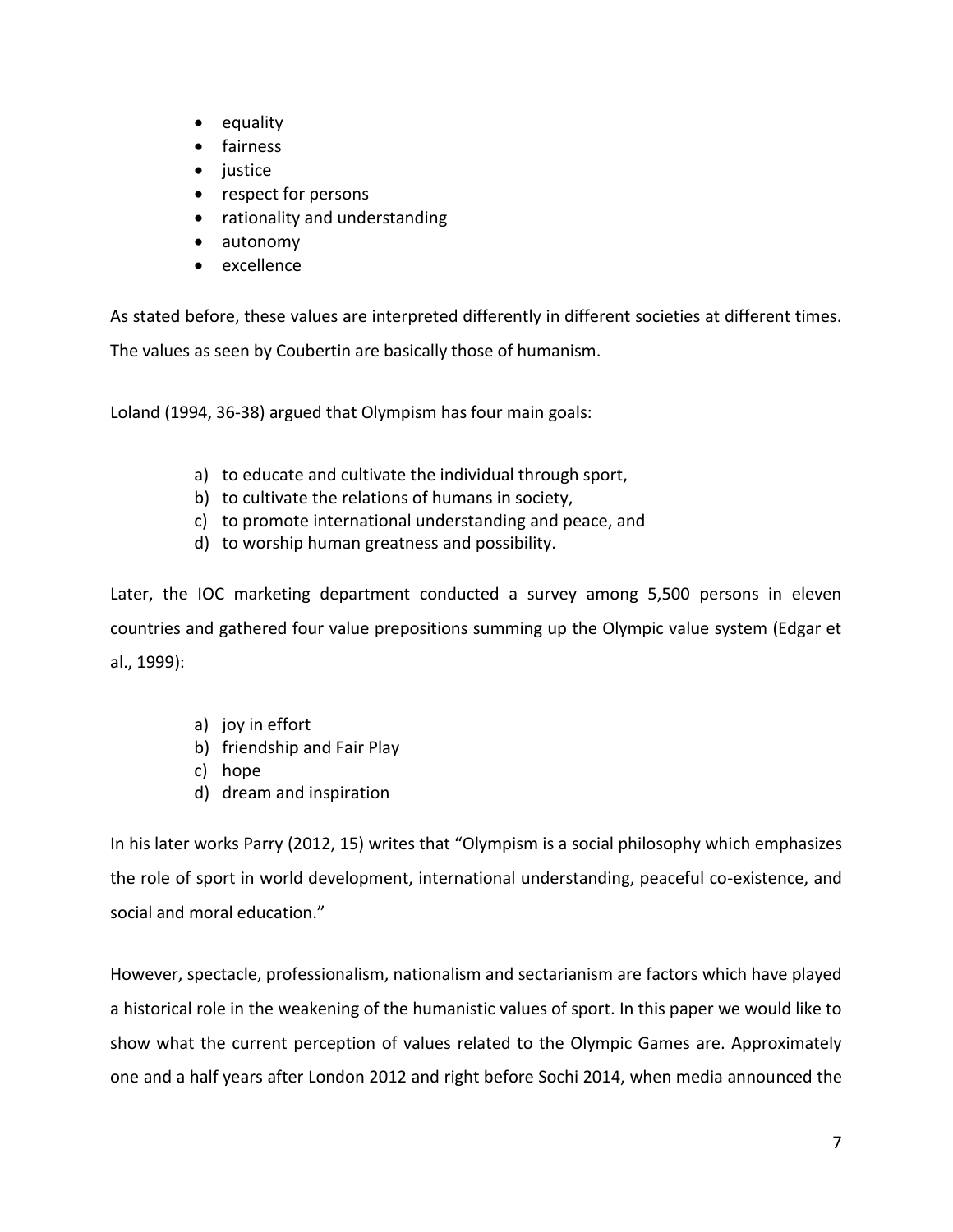Russian spectacle quite critically, we launched a survey among people who have observed the Olympic Games over a much longer period and for whom Sochi is just the tip of the iceberg.

For the empirical data collection when we used aided awareness of Olympic Values, we oriented on those values that are written in the Olympic Charter (IOC 2013, 12). The rationale behind that is that all organizations belonging to the Olympic Movement require "compliance with the Olympic Charter". The Olympic Charter contains the Olympic values in its first six Fundamental Principles (IOC 2013, 11-12):

*"1. Olympism is a philosophy of life, exalting and combining in a balanced whole the qualities of body, will and mind. Blending sport with culture and education, Olympism seeks to create a way of life based on the joy of effort, the educational value of good example, social responsibility and respect for universal fundamental ethical principles.*

*2. The goal of Olympism is to place sport at the service of the harmonious development of humankind, with a view to promoting a peaceful society concerned with the preservation of human dignity.*

*3. The Olympic Movement is the concerted, organised, universal and permanent action, carried out under the supreme authority of the IOC, of all individuals and entities who are inspired by the values of Olympism. It covers the five continents. It reaches its peak with the bringing together of the world's athletes at the great sports festival, the Olympic Games. Its symbol is five interlaced rings.*

*4. The practice of sport is a human right. Every individual must have the possibility of practising sport, without discrimination of any kind and in the Olympic spirit, which requires mutual understanding with a spirit of friendship, solidarity and fair play.*

*5. Recognising that sport occurs within the framework of society, sports organisations within the Olympic Movement shall have the rights and obligations of autonomy, which include freely establishing and controlling the*  rules of sport, determining the structure and governance of their *organisations, enjoying the right of elections free from any outside influence and the responsibility for ensuring that principles of good governance.* 

*6. Any form of discrimination with regard to a country or a person on grounds of race, religion, politics, gender or otherwise is incompatible with belonging to the Olympic Movement."*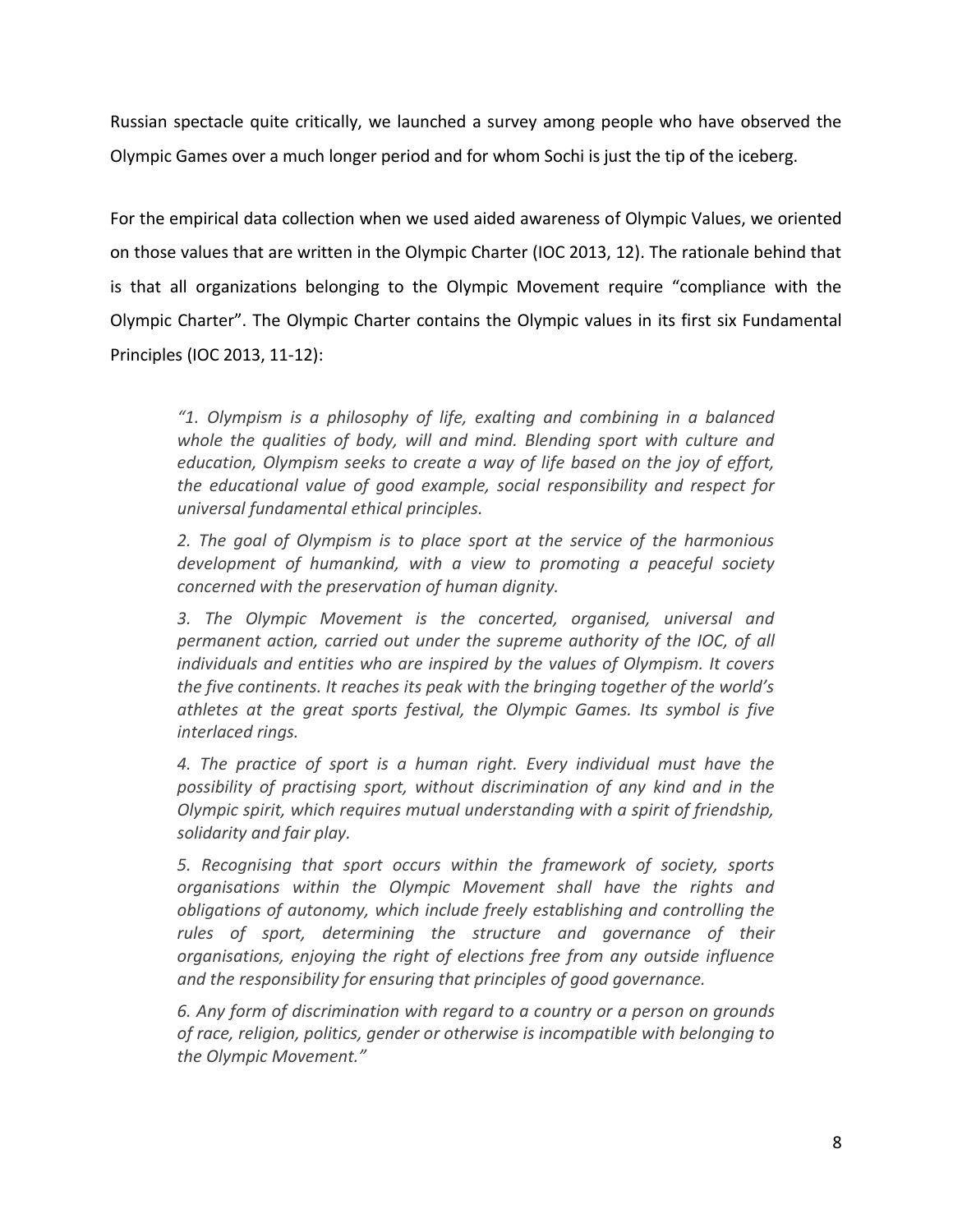## <span id="page-9-0"></span>**4. Methodology**

To investigate the perception of the Olympic values nowadays we administered an onlinequestionnaire among a selected group of approximately 1,500 Olympic scholars and experts worldwide. Thus we collected n=190 completed data sets of high quality from participants from 46 nations. The questionnaire was online between January 27th and February 7th, 2014. A reminder was sent on February 1st and 2nd. The online access was stopped on February 7th before the opening ceremony in Sochi 2014 started.

An e-mail containing some information about the survey, the question for participation and the link to the questionnaire was sent to Olympic researchers and professionals from personal networks of the involved researchers and the following scholarly networks:

- IOC Olympic Studies Centre
- Olympic Studies Centers in
	- o Barcelona,
	- o London Ontario (ICOS),
	- o Sydney,
	- o Cologne,
	- o Loughborough,
	- o Rio de Janeiro
- Beijing Sport University (BSU)
- 3 Brazilian Universities
- Russian International Olympic University (RIOU)
- International Olympic Academy, Olympia (IOA)
- National Olympic Academies in Africa
- Taiwan Sport Management Community and Olympic Researcher
- The European Association of Sport Management (EASM) and the International Association of Sport Economists (IASE)
- International Society of Olympic Historians (ISOH)
- ISDPA (500+ scholars and practitioners in sport for development and peace)

The questionnaire contains a series of 25 questions asked to obtain statistically useful information. It was checked for proper English grammar by a native speaker and discussed with a proficient scientist. It took 12-25 minutes to complete one questionnaire. Since this paper focusses on Olympic values, only the answers related to these values will be presented here (see appendix). The relevant questions contain data about: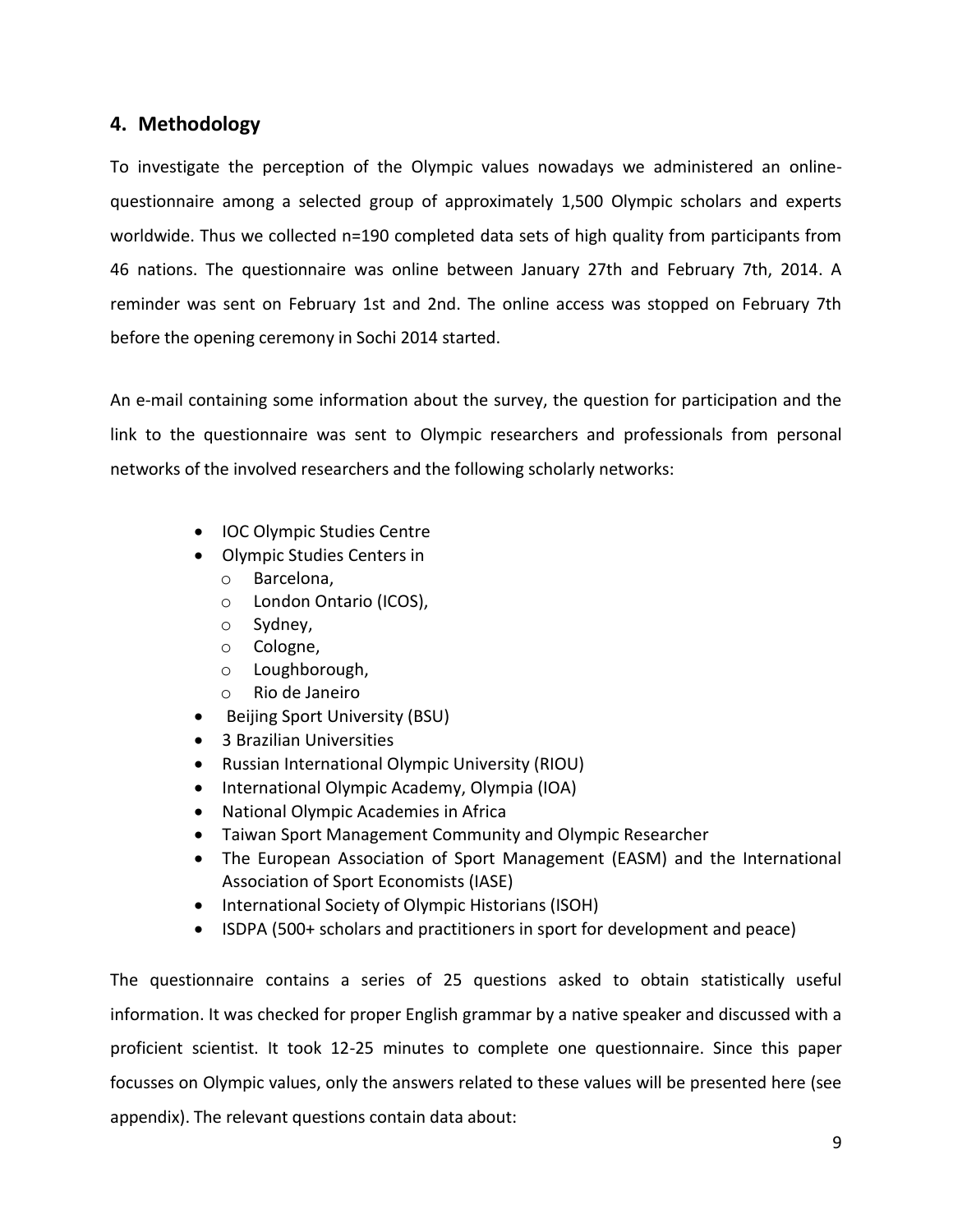- *Socio-demographics:* We wanted to find out what the background of the person is and in what discipline(s) this person is knowledgeable. The data help us to find out whether the prediction of the future of the Olympic idea is related to the professional field.
- *Emotions:* Not all Olympic scholars think positively about the Olympic Games, even though they may be fascinated. Consequently, we wanted to learn more about the individuals' emotions related to the Olympic Games and the Olympic Movement.
- *Olympic values:* The respondents were asked to make statements about the values that are explicitly associated with the Olympic Games (unaided recall). Irrespective of the attributed importance we ask them to state the top-of-mind values. Later-on we asked the participants to identify the most important value(s) from a list of values isolated from the fundamental principles of the Olympic Charter (aided recall).
- *Remain / Change / Development:* We wanted to have a look at the current perception of both the Olympic Games and Olympic Movement. We explored initiatives / issues / values that should be changed.

The questions are shown in the appendix. A concern was that the questions about Olympic values could lead to a bias. Thus, the data collected may not be meaningful, because the word "value" cannot be used to describe a negative attribute on the Olympic Movement. However, the respondents could either keep the unaided value questions open if no values came to their mind or they could write in negative terms (as some did). The value related questions that were tested for their importance could also be kept open or a respondent could click "unimportant" indicating that this value is not important for the Games as they are staged currently. All other questions were open and several opportunities were given to write a negative answer to express a concern.

Thus said, our research follows a multi method approach being partly quantitative but also explorative. Here we will basically present the quantitative results.

For the open questions, coding was an essential part of this research. The Olympic values collected as well as the suggestions to the IOC president were asked unaided and had to be put in categories. We condensed the data into a limited number of units (25 for values, 14 for IOC suggestions and 15 for research areas). Our coding provided links between the original data and common properties. The coding of the Olympic values was done by two researchers working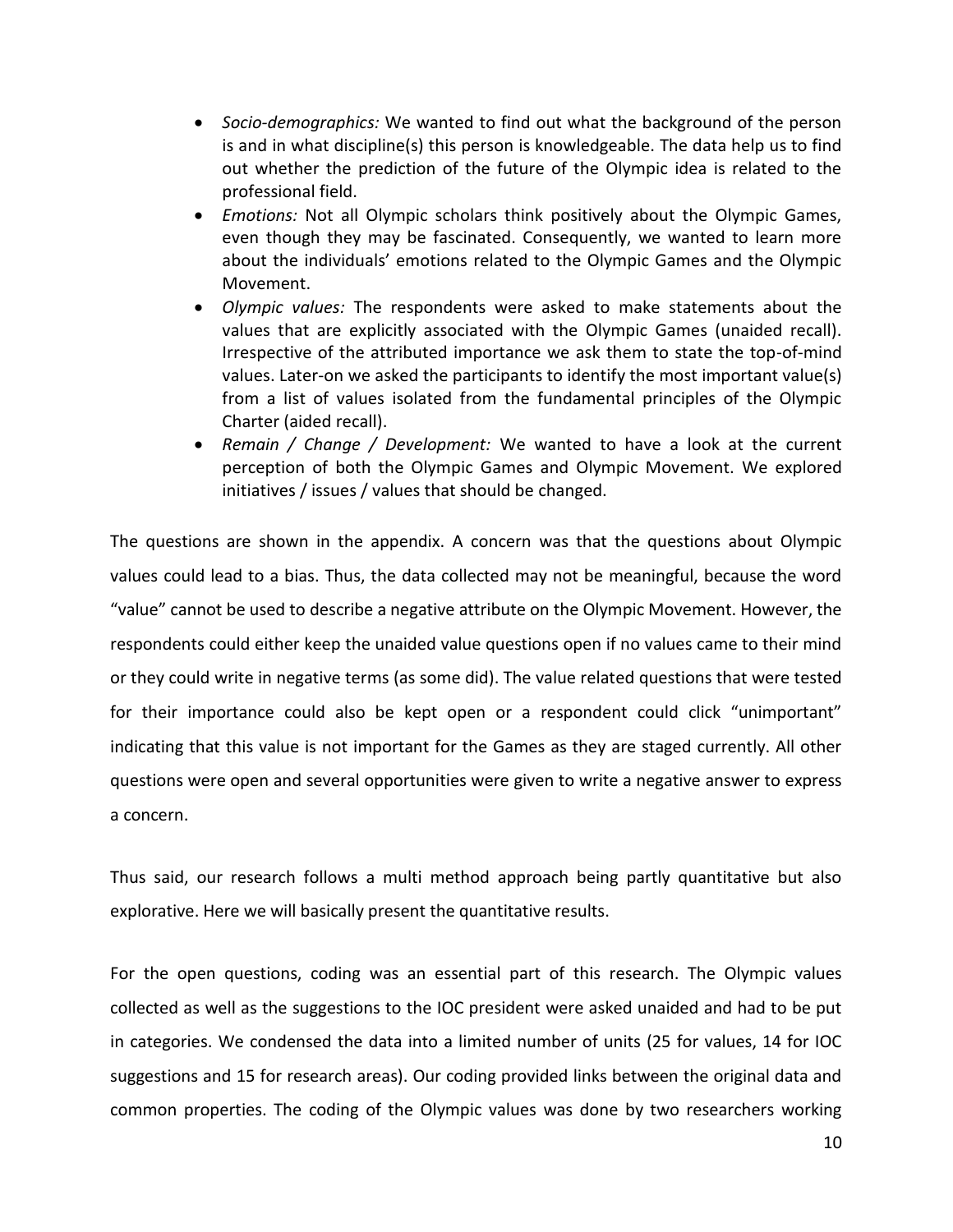independently. Afterwards, differing interpretations were recoded. The conclusions in this paper were drawn on the basis of the final results of the coding process.

## <span id="page-11-0"></span>**5. Results**

# <span id="page-11-1"></span>**5.1. Statistical information about survey-participants**

Socio-demographic data on the total population of Olympic scholars are not known. Therefore, the sample cannot be checked for representativity. However, we believe that the selection of the professional networks we addressed, most probably reached the majority of relevant long-time Olympic scholars worldwide. The following statistics of our sample provide information on the participants.

### **Tab. 1: Socio-demographic data of the sample (n=190)**

| Item                                       |          |          | Average  |
|--------------------------------------------|----------|----------|----------|
| Gender (male/female)                       | 70%      | 30%      |          |
| Age (min/max)                              | 24 years | 86 years | 49 years |
| Origin (46 nations)                        |          |          |          |
| Europe                                     |          | 46.6%    |          |
| Asia                                       |          | 7.3%     |          |
| Australia / Oceania                        |          | 5.8%     |          |
| Africa                                     |          | 3.1%     |          |
| <b>North America</b>                       |          | 21.5%    |          |
| Middle & South America                     |          | 8.4%     |          |
| Other                                      |          | 7.3%     |          |
| Scholars' publications related to Olympics | 0        | 160      | 13.7     |
| (min/max)                                  |          |          |          |
| peer-reviewed papers (min/max)             | Ω        | 70       | 5        |
| monographs (min/max)                       | 0        | 50       | 1.6      |
| other (book chapters, etc.) (min/max)      | 0        | 100      | 7.5      |

Our target groups were Olympic scholars and professional experts that have known the Olympic Movement for a longer time. Overall, the sample contains 73.3% academics working at universities. 44.5% were professors, 19.6% academics in research positions and 15.2% lecturers. 28.8% were not in academic positions but otherwise related to Olympic sport.

Most participants were also quite ambitious in their sport careers (Fig.1).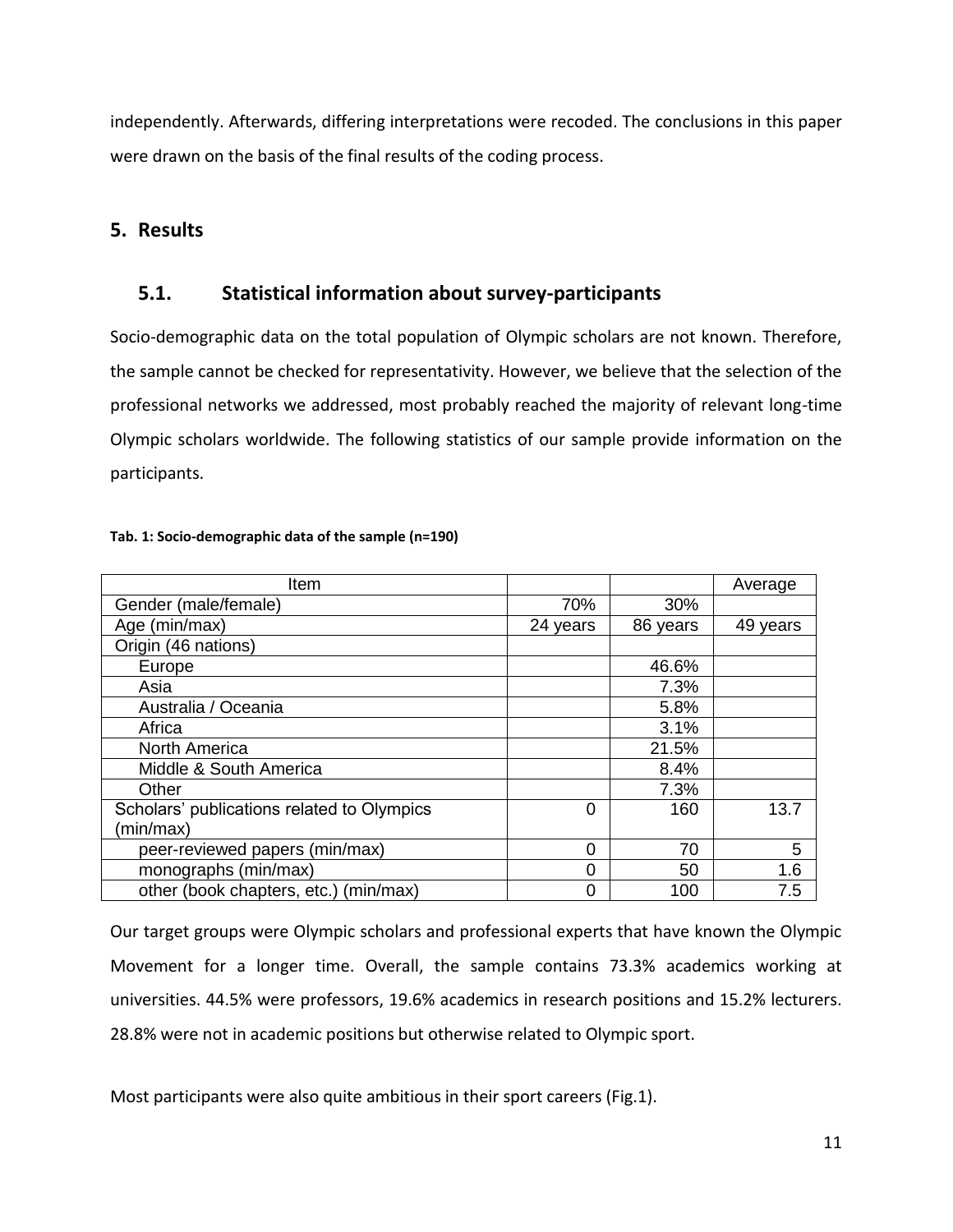

### **Fig. 1: Sport careers of sample in per cent (n=190)**

Regarding the (research) interest in the Olympic Games, a variety of topics was mentioned. The general categories of the answers to the question "What are your main research areas? (Please name the most important areas)" are displayed in Fig. 2.

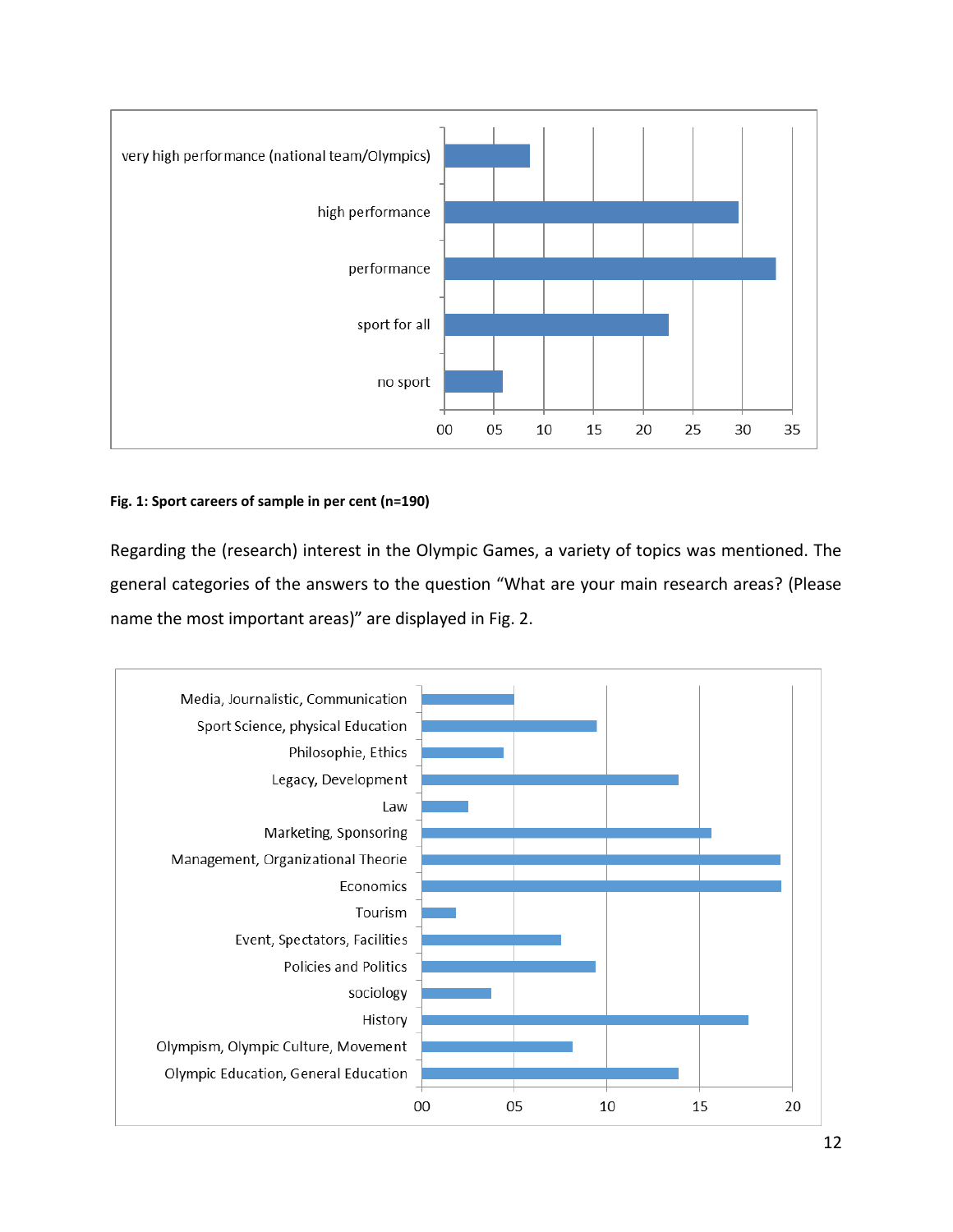#### **Fig. 2: The most important research areas in per cent (n=190)**

Finally, we asked which Olympic Games the respondent had visited. Multiple answers were possible. All respondents had at least visited Olympic Games once.



**Fig 3: Olympic Games visited by the respondents (multiple answers possible) in per cent (n=190)** 

## <span id="page-13-0"></span>**5.2. The Olympic Games today**

The field research was conducted right before the start of the Olympic Winter Games in Sochi 2014. At that time, the media reported (probably critically) about the Games without having any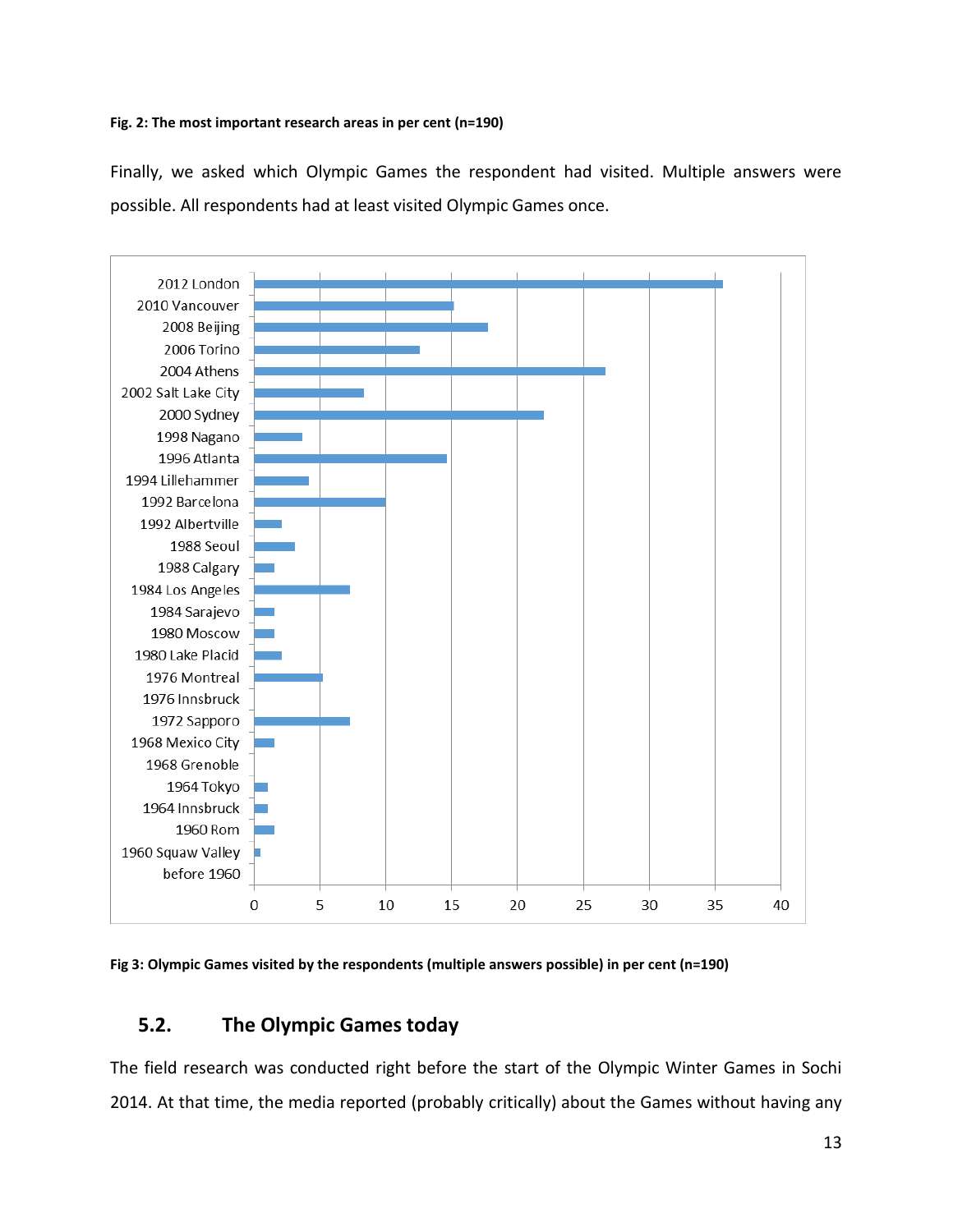sport news. This may have influenced the answers (halo-effect) which could also be true of anchor-heuristics. Both effects may have supported a negative bias regarding the judgment of the Games.

A first question was very general. We asked "How do you feel today about the Olympic Games in general?" The respondents were asked to "tak[e] all aspects of the Olympic Movement into consideration". This way, we intended to get to know the specific person's general impression of the Olympic Games.

Only 61.1% feel positive about the Games while 23.3% are neutral between positive and negative feelings and 15.1% have rather negative feelings (Fig 2).



**Fig 4: Current feelings concerning the Olympic Games in general in percent (n=190)** 

Trying to find an explanation for this result turned out difficult. Neither gender (t=0.763; p>0.5), nor the age (non-significant correlation) nor the attendance of Olympic Games before Sarajevo 1984 (no commercialization) or after Los Angeles 1984 (t=0.879; p>0.05) do explain the feelings. The same can be said regarding the number of publications someone did (non-significant correlation) and the sport career (non-significant correlation).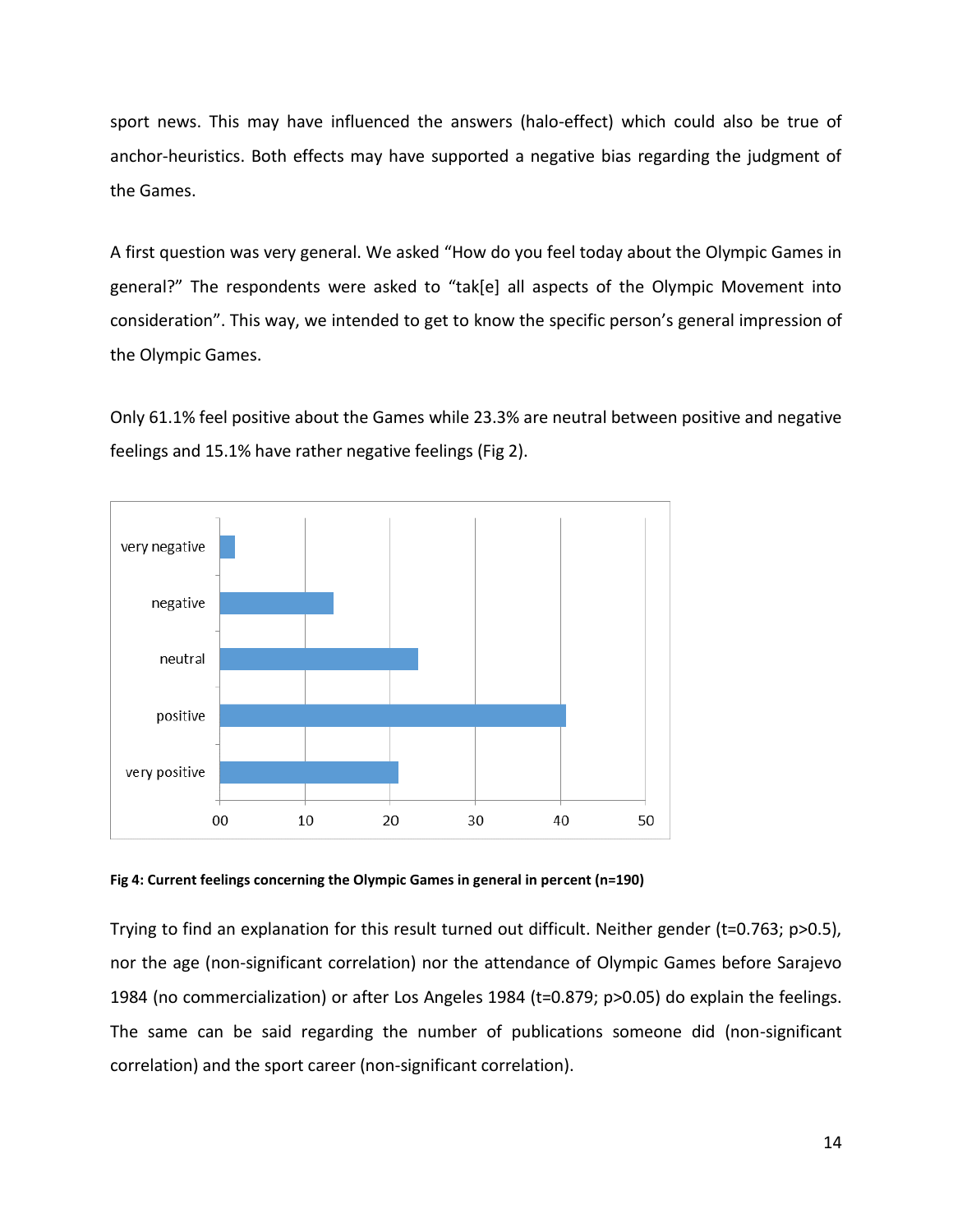It was expected that the main research area (see Tab. 2) of the respondent should have a significant influence. Historians or pedagogues could for example focus on other values than economists. However, all t-tests of one research area against all other research areas were without significance.

Thus, none of the mentioned personal factors seemingly influences the overall judgment.

## <span id="page-15-1"></span><span id="page-15-0"></span>**5.3. Olympic values**

## 5.3.1. Unaided awareness

First the respondents were asked to write down Olympic values that came to their mind irrespective of their importance. The question was constructed to allow multiple answers. This tested their unaided awareness of values. Thus, we can list the "Top of mind" values associated with the Olympic Games (Tab. 2, first column). Looking into the overall unaided awareness of all values the picture is quite similar (Tab. 2, absolute). On average, five values were recalled unaided per person, if a person mentioned at least one value (13 respondents mentioned no values here). Then we asked the respondents to sort the values by their importance. The importance was weighted by points. A value got five points when it was rated as most important, four points when rated as second most important and so on. By adding up all points awarded the overall number was 1348 points (Tab. 2, weighted).

| Value                          | Top of Mind |      | All mentions<br>Absolute |      | All mentions<br>Weighted* |       |
|--------------------------------|-------------|------|--------------------------|------|---------------------------|-------|
|                                | n           | $\%$ | N                        | %    | Wei                       | %     |
|                                |             |      |                          |      | ght                       |       |
| <b>Fair Play</b>               | 31          | 16.2 | 104                      | 11.7 | 182                       | 13.50 |
| Respect/Tolerance              | 23          | 12.0 | 78                       | 8.8  | 200                       | 14.84 |
| Excellence                     | 21          | 11.0 | 77                       | 8.7  | 130                       | 9.64  |
| Friendship                     | 18          | 9.4  | 77                       | 8.7  | 84                        | 6.23  |
| Peace                          | 11          | 5.8  | 61                       | 6.9  | 81                        | 6.01  |
| Internationalism/ Universality | 10          | 5.2  | 62                       | 7.0  | 74                        | 5.49  |
| Competition                    | 7           | 3.7  | 15                       | 1.7  | 13                        | 0.96  |
| citius, altius, fortius        | 5           | 2.6  | 14                       | 1.6  | 27                        | 2.00  |

**Tab. 2: "Top of Mind" and all mentions (absolute and weighted) of Olympic values (unaided awareness)**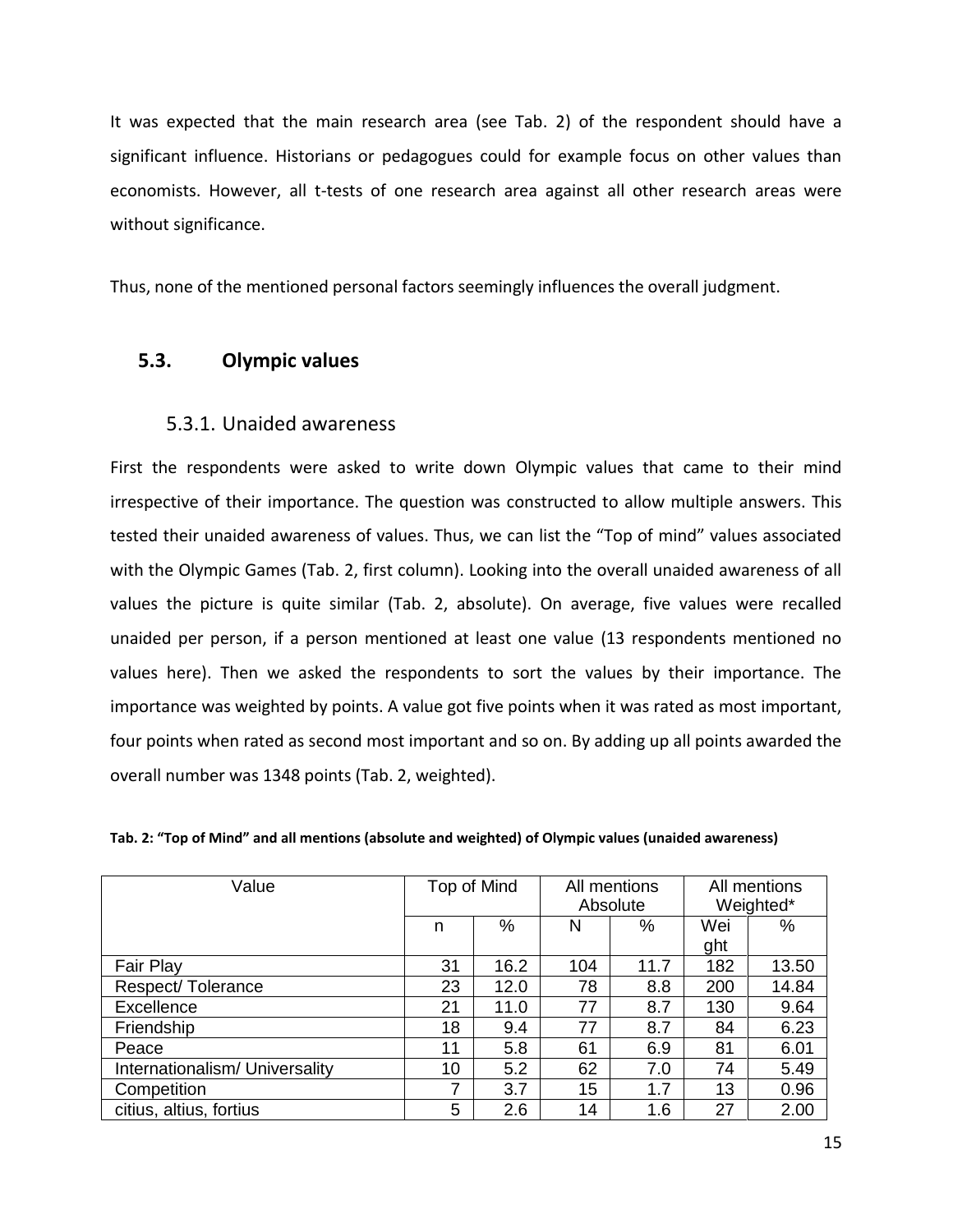| Education/ Youth                    | 4                        | 2.1 | 15             | 1.7  | 15   | 1.11 |
|-------------------------------------|--------------------------|-----|----------------|------|------|------|
| Honesty                             | 3                        | 1.6 | 10             | 1.1  | 23   | 1.71 |
| Equality                            | 3                        | 1.6 | 26             | 2.9  | 48   | 3.56 |
| Solidarity                          | 3                        | 1.6 | 17             | 1.9  | 31   | 2.30 |
| Joy in Effort                       | $\overline{2}$           | 1.0 | 27             | 3.0  | 10   | 0.74 |
| Mutual understanding                | $\overline{2}$           | 1.0 | 34             | 3.8  | 79   | 5.86 |
| Discipline/ Determination           | $\overline{2}$           | 1.0 | 24             | 2.7  | 32   | 2.37 |
| Participation                       | $\overline{2}$           | 1.0 | 6              | 0.7  | 5    | 0.37 |
| Mind-body balance                   |                          | 0.5 | 9              | 1.0  | 21   | 1.56 |
| Inclusion                           | 1                        | 0.5 | 12             | 1.3  | 27   | 2.00 |
| Courage                             |                          |     | 14             | 1.6  | 8    | 0.59 |
| Sustainability/ Environment/ Legacy | $\overline{\phantom{0}}$ | -   | 9              | 1.0  | 16   | 1.19 |
| <b>Blending Sport with Culture</b>  | $\blacksquare$           | -   | $\overline{2}$ | 0.2  |      |      |
| Amateurism                          |                          | -   | 1              | 0.1  |      |      |
| no value - but positive term        | 15                       | 7.9 | 105            | 11.8 | 133  | 9.87 |
| no value - neutral term             | 6                        | 3.1 | 65             | 7.3  | 64   | 4.75 |
| no value - but negative term        | 3                        | 1.6 | 22             | 2.5  | 25   | 1.85 |
| no values at Olympic Games          | 4                        | 2.1 | 4              | 0.4  | 20   | 1.48 |
| Total                               | 177                      | 100 | 890            | 100  | 1348 | 100  |

\* weighted by rank of importance (most important = 5 points; second = 4 points; …; fifth = 1 point)

The core values associated with the Games "Top of mind" as well as overall ("all mentions") were Fair Play followed by Respect, Excellence and Friendship. However, four persons said that the Games have "no value at all" and overall 2.5% of all mentions were "negative terms" (e.g. commerce or corruption). Due to a potential bias in this question (because it was asked for "values") the number of those answering negatives might be higher in reality.

Weighted by importance, the order of values did not change dramatically. Only Mutual understanding and Equality are more important when asking unaided. In Tab. 3 the weighting of the values is shown in detail. (Only the 10 values which have been mentioned first position most often are displayed here and considered in the calculation.)

**Tab. 3: Rank of importance of Olympic values (unaided awareness)** 

|             | Ranked Importance (no of mentions) |                                     |                                      |                                     |                                        |  |  |  |  |
|-------------|------------------------------------|-------------------------------------|--------------------------------------|-------------------------------------|----------------------------------------|--|--|--|--|
| <b>Most</b> |                                    | Second                              | Third                                | Fourth                              | Fifth                                  |  |  |  |  |
|             | (5 points)                         | (4 points)                          | (3 points)                           | (2 points)                          | (1 point)                              |  |  |  |  |
|             | Respect/<br>Tolerance (25)         | Respect/<br>Tolerance (12)          | no value - but<br>positive term (11) | Respect/<br>Tolerance (3)           | Fair Play (2)                          |  |  |  |  |
| 2           | Fair Play (24)                     | Fair Play (11)                      | Respect/<br>Tolerance (7)            | Solidarity (3)                      | Internationalism /<br>Universality (2) |  |  |  |  |
| 3           | Excellence (19)                    | no value - but<br>positive term (8) | Fair Play (4)                        | no value - but<br>positive term (3) | Joy in Effort (2)                      |  |  |  |  |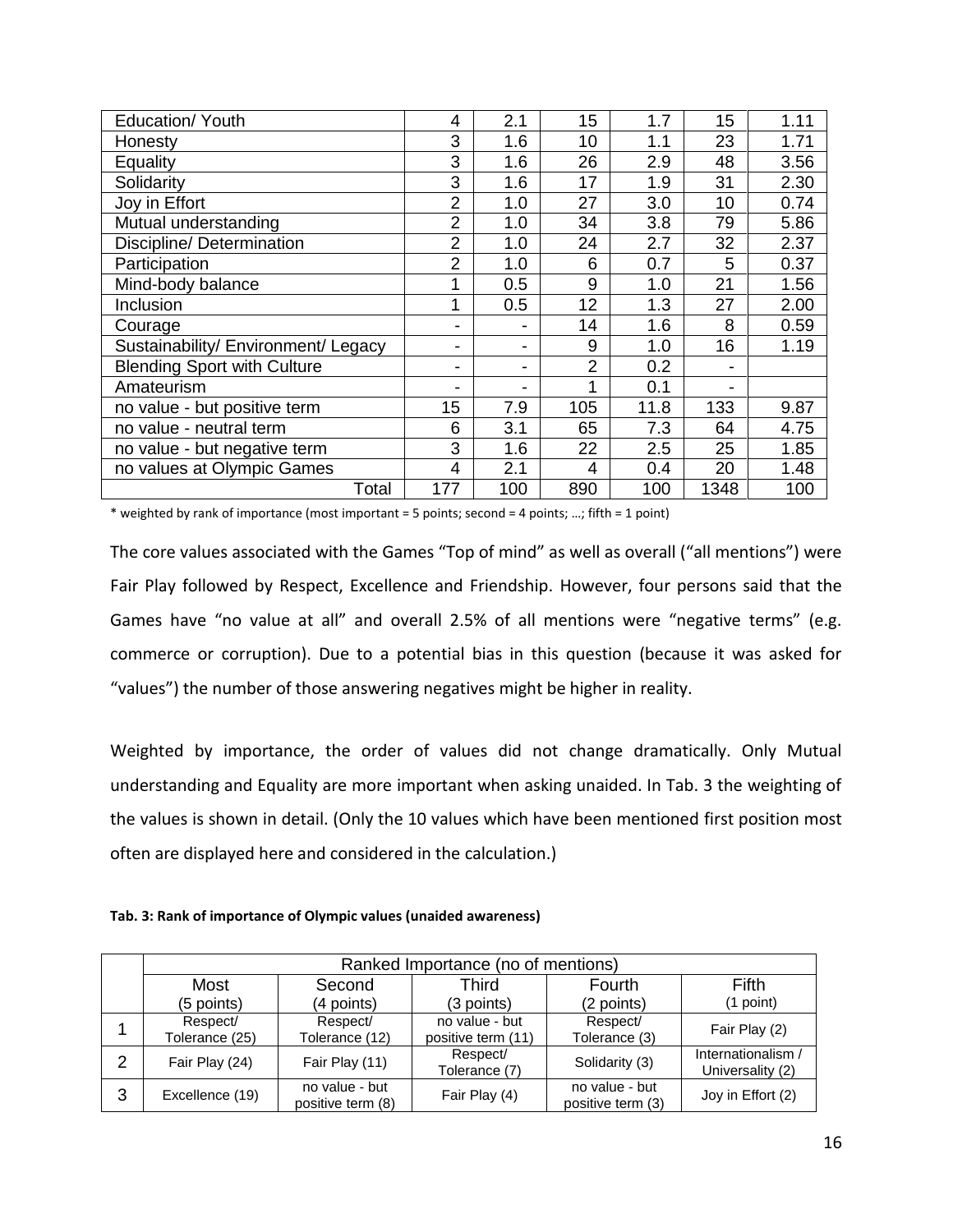| 4  | no value - but<br>positive term (12)    | Excellence (7)                         | Equality (4)                           | Excellence (2)                 | Youth/ Education                    |
|----|-----------------------------------------|----------------------------------------|----------------------------------------|--------------------------------|-------------------------------------|
| 5  | Peace (10)                              | Friendship (7)                         | Peace (3)                              | Fair Play (2)                  | no value - but<br>positive term (2) |
| 6  | Internationalism /<br>Universality (10) | Mutual<br>understanding (7)            | no value - neutral<br>term $(3)$       | Friendship (2)                 | Friendship (1)                      |
|    | Friendship (9)                          | no value - neutral<br>term $(7)$       | Internationalism /<br>Universality (2) | citius, altius,<br>fortius (2) | mind-body<br>balance (1)            |
| 8  | Mutual<br>understanding (9)             | Peace (5)                              | Friendship (2)                         | Inclusion (2)                  | Solidarity (1)                      |
| 9  | no value - neutral<br>term $(5)$        | Internationalism /<br>Universality (4) | Mutual<br>understanding (2)            | Courage (2)                    | no value - but<br>negative term (1) |
| 10 | Several others<br>with 5 points         | Equality (4)                           | Discipline/<br>Determination (2)       | Peace (1)                      |                                     |

## <span id="page-17-0"></span>5.3.2. Aided awareness

In order to specify the importance of values, we used a set of values that were mentioned in the Fundamental Principles of the International Olympic Committee (IOC, 2013). Thus, we tested aided awareness by asking "How important are these values for the modern Olympic Games?" The respondent was asked to state his/her "personal opinion". The following table displays the importance of values starting with the most important one.

#### **Tab. 4: Importance of Olympic values for the modern Olympic Games.**

|                                    |     | Aided           |           | Unaided                |       |  |
|------------------------------------|-----|-----------------|-----------|------------------------|-------|--|
| Olympic value                      |     | Likert 1-5*     |           | weight**/mentions (cf. |       |  |
|                                    |     |                 |           | above)                 |       |  |
|                                    | N   | value<br>(mean) | <b>SD</b> | weight**/n             | value |  |
| Fair Play                          | 183 | 4.58            | 0.807     | 182/43                 | 4.23  |  |
| Striving for personal excellence   | 184 | 4.43            | 0.921     | 130/29                 | 4.48  |  |
| Equality (practicing sport without | 185 | 4.42            | 1.045     | 48/12                  | 4.00  |  |
| discrimination of any kind;        |     |                 |           |                        |       |  |
| preservation of human dignity)     |     |                 |           |                        |       |  |
| Friendship                         | 184 | 4.18            | 1.039     | 84/21                  | 4.00  |  |
| Mutual understanding               | 183 | 4.17            | 1.034     | 79/18                  | 4.39  |  |
| Peace                              | 185 | 4.05            | 1.222     | 81/19                  | 4.26  |  |
| Solidarity                         | 184 | 3.94            | 1.160     | 31/9                   | 3.44  |  |
| Sport as a human right             | 183 | 3.94            | 1.154     |                        |       |  |
| Joy of effort                      | 184 | 3.93            | 1.119     | 10/4                   | 2.50  |  |
| Blending sport with culture,       | 184 | 3.79            | 1.198     | $26***/9$              | 2.89  |  |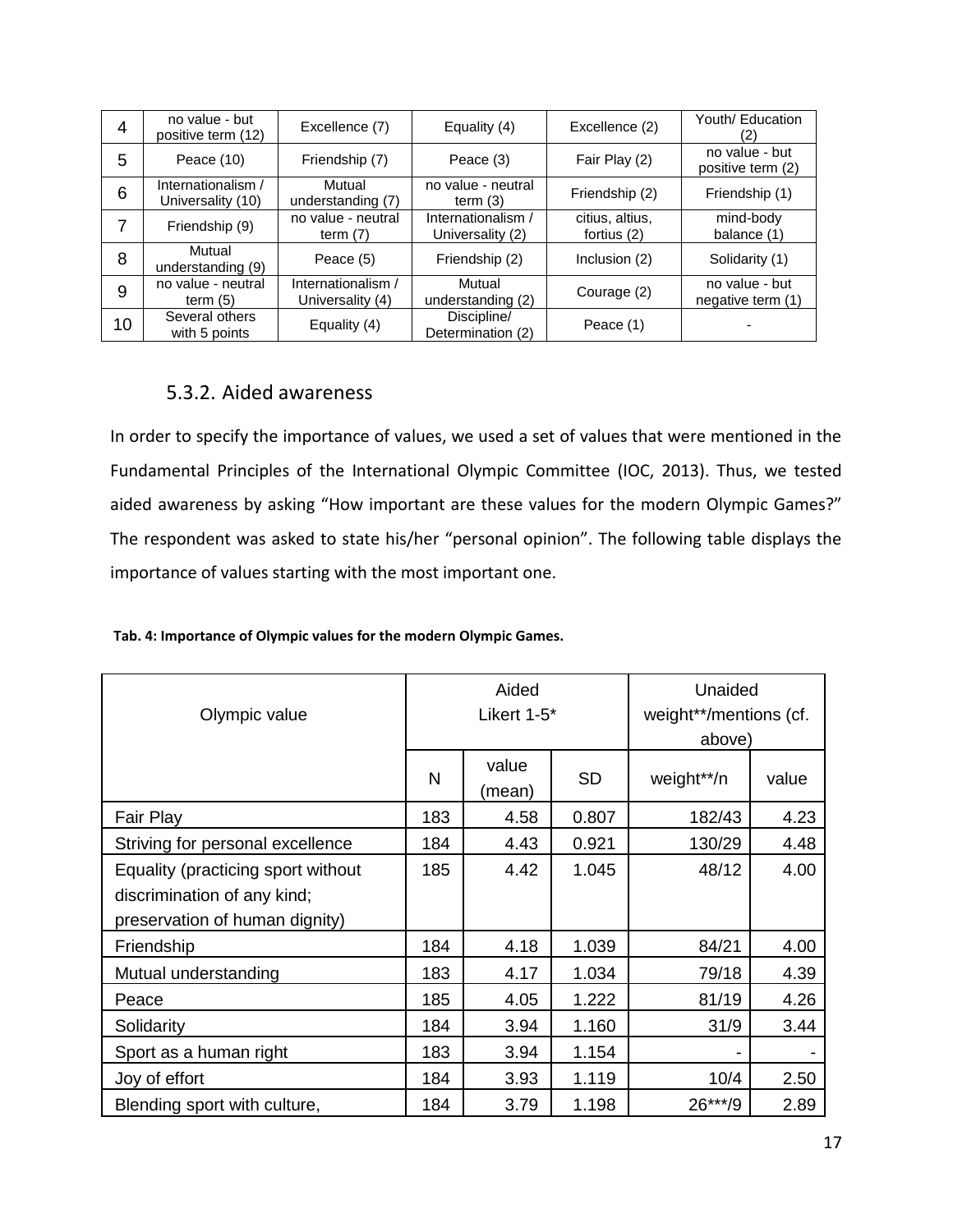| education and environment          |     |      |       |      |      |
|------------------------------------|-----|------|-------|------|------|
| Harmony                            | 184 | 3.71 | 1.197 |      |      |
| Reaching a balanced whole in terms | 184 | 3.64 | 1.264 | 21/5 | 4.20 |
| of body, will and mind             |     |      |       |      |      |

\* Likert scale 1= unimportant / 5 = very important

\*\* weighted by rank of importance (most important = 5 points; second = 4 points; fifth = 1 point)

\*\*\* mix of Youth/Education and sustainability/ environment/ legacy

The standard deviation (SD) gives some information about the unity of opinions. Fair Play is the value concerning which most respondents have the most common opinion. It is interesting that equality is in position 3 and almost as important as excellence. When asked unaided, equality was mentioned by 2.8%. Another surprise is that "Blending sport with culture" was almost not mentioned unaided (0.1%) but seems quite important when asked aided. However, "Blending sport with education" (1.7%) was at least stated sometimes.

The last column in Tab. 4 compares the importance of the aided and unaided awareness of the values. The weight was divided by the number of mentions which leads to a maximum of 5.0 and is therefore comparable with the mean. The set of mentions looks quite robust. A difference is that Mutual understanding, Peace and Reaching a balanced whole is more important for those that have mentioned that value.

### <span id="page-18-0"></span>**5.4. Olympic features representing Olympic values**

Features are elements at the Olympic Games which are not explicitly mentioned in the Fundamental Principles as being a value. There are several features that are related to Olympic Games and somewhat are associated with Olympic values. For example, the torch relay can be seen as being related to "mutual understanding" or universality, the Olympic motto citius, altius, fortius can be seen as reference to "striving for personal best" or excellence. It may confuse that some of the features were already mentioned above in the unaided awareness of Olympic values (Tab. 2). This means that some of the respondents mentioned them as values in the questionnaire, which shows the close relation between features and values.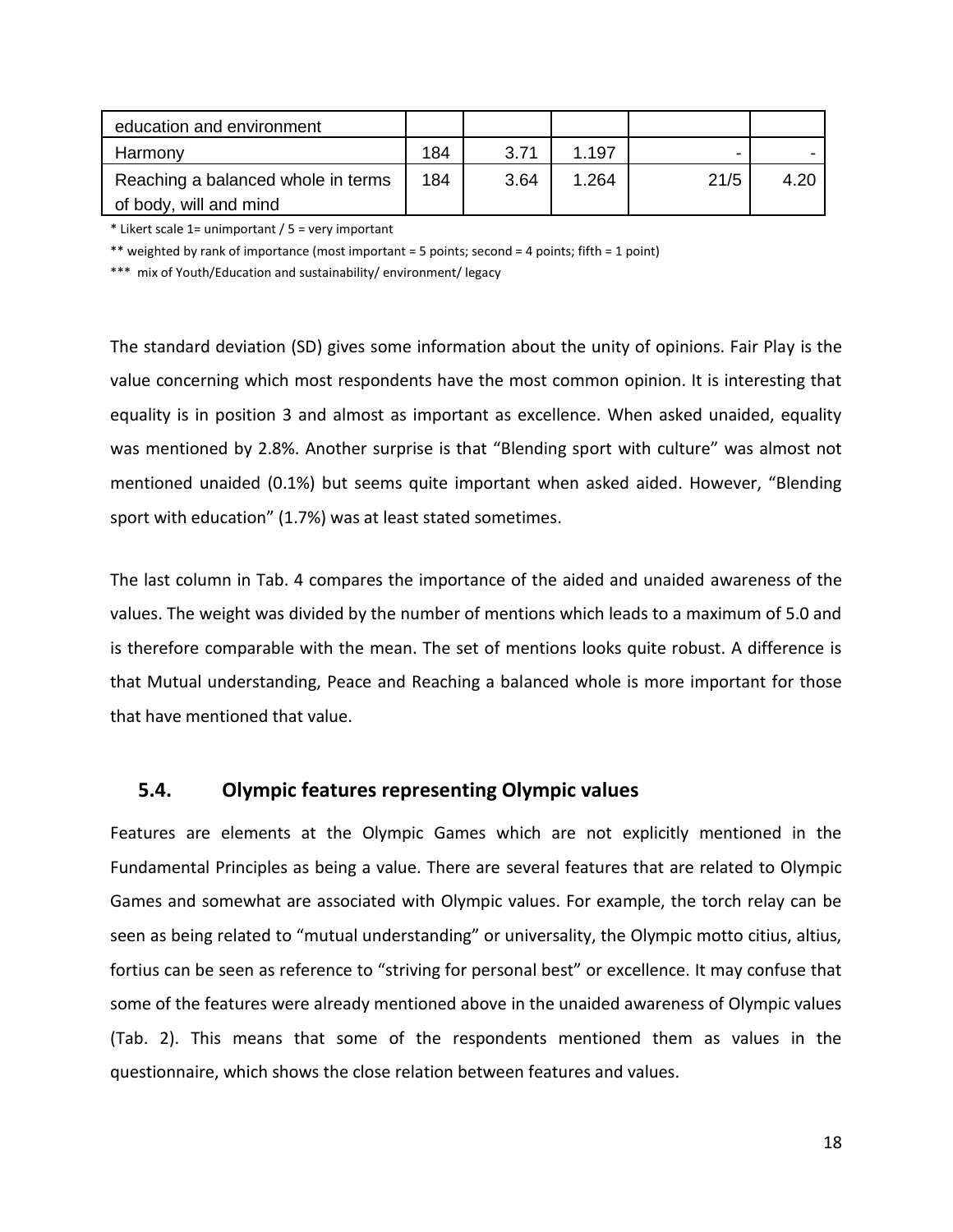We asked "How important are these features for the modern Olympic Games?", again asking directly for the "personal opinion" only. The intention was to test the values indirectly. The reasoning was that, if a feature representing an Olympic value is not important for the Games, the value behind it may also be not important.

The following table displays the importance of Olympic features starting with the most important one.

| Feature                            | Representing the value                                                                     | N   | mean <sup>*</sup> | <b>SD</b> |
|------------------------------------|--------------------------------------------------------------------------------------------|-----|-------------------|-----------|
| Internationalism                   | Unity, mutual understanding                                                                | 181 | 4.35              | 0.860     |
| Fight against doping               | Fair Play                                                                                  | 181 | 4.28              | 1.207     |
| Olympic rings as symbol            | Unity                                                                                      | 181 | 3.97              | 1.090     |
| Olympic flame                      | Peace                                                                                      | 178 | 3.56              | 1.179     |
| Olympic truce                      | Peace                                                                                      | 179 | 3.55              | 1.295     |
| Motto: citius, altius, fortius     | Striving for personal<br>excellence                                                        | 181 | 3.54              | 1.254     |
| Olympism as philosophy<br>of live  | Reaching a balanced whole<br>in terms of body, will and<br>mind                            | 180 | 3.52              | 1.301     |
| Cultural Olympiad and<br>festivals | Blending sport with culture,<br>education and environment                                  | 182 | 3.37              | 1.258     |
| Medal ceremonies                   |                                                                                            | 180 | 3.36              | 1.112     |
| Olympic flag                       | Indirectly (due to rings) Unity                                                            | 181 | 3.36              | 1.246     |
| Torch relay                        | Multicultural understanding                                                                | 182 | 3.34              | 1.191     |
| Olympic youth camp                 | Blending sport with culture,<br>education and environment &<br>Multicultural understanding | 182 | 3.27              | 1.300     |
| Medal count                        |                                                                                            | 181 | 2.75              | 1.415     |

#### **Tab. 5: Importance of Olympic Features for the modern Olympic Games**

\*Likert scale 1= unimportant / 5 = very important

The standard deviation (SD) shows that the opinion of the respondents was not as united as it was with the Olympic values. Interestingly, the medal count (highly promoted by the media) shows the highest ambivalence in the answers. For later analysis we asked other Olympic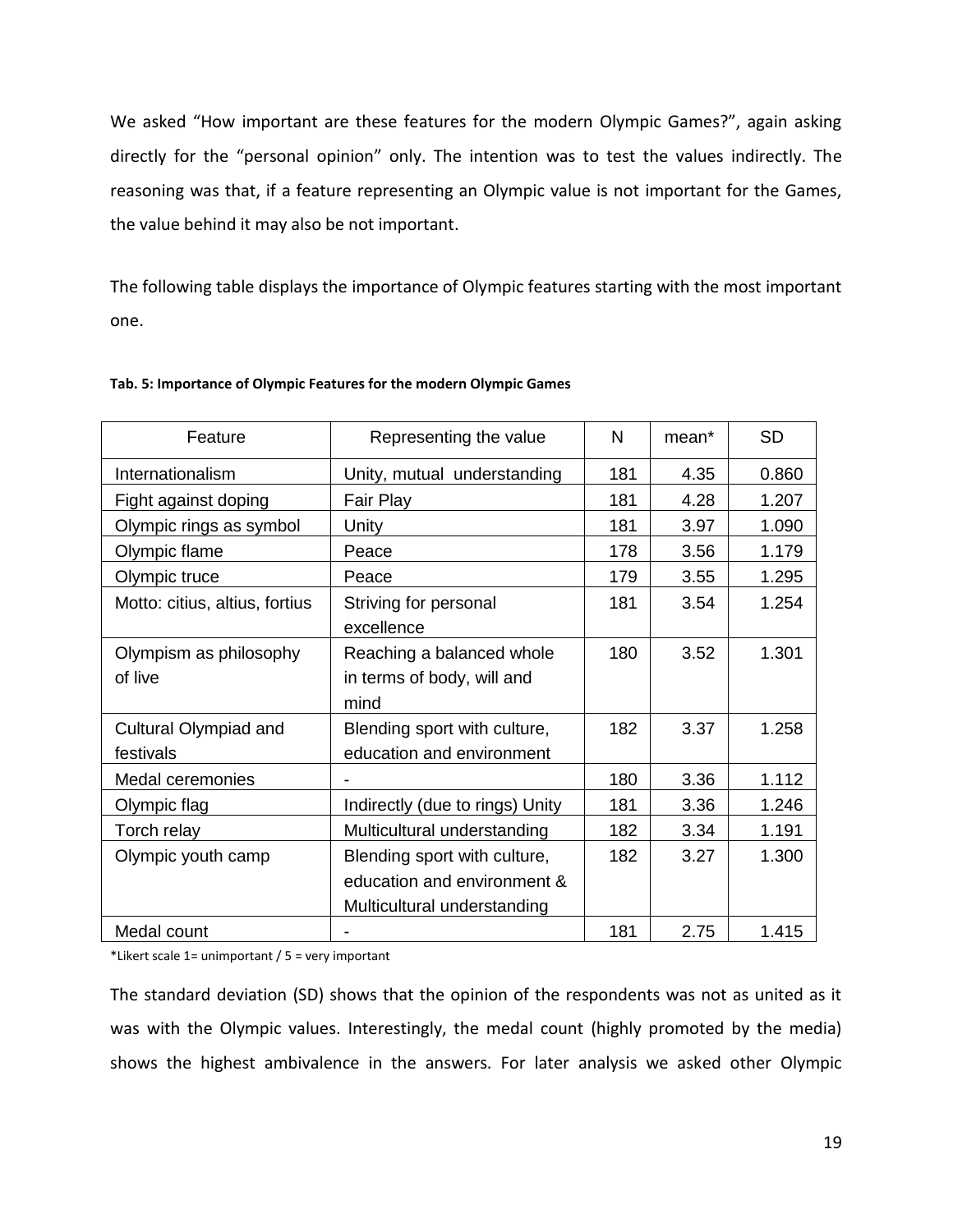Features that may be important. Among them, the following were mentioned quite often: Olympic education, Ceremonies, Olympic village and Commercialization.

# <span id="page-20-0"></span>**5.5. The future of the Olympic Games**

Research among scholars and professional experts is very valuable because both groups observe the Olympic Movement intensively. This offers the opportunity to take a careful look into the future. To do so, we asked two questions:

- 1. We asked to "think about the evolution of the Olympic Movement in general. Taking everything into consideration, what is your opinion concerning the current development of the Olympic Games?" The categorization of possible answers was related to the product life cycle theory (Vernon, 1966). Thus, the determination of the current development status of the Games provides a conservative look into the future.
- 2. Then, we asked for a suggestion that can be made to the new IOC president Thomas Bach. "What is needed, from your perspective, to keep the Olympic Movement alive (and constantly successful)?" Here we intended to learn from the analytical ability of the respondents. To formulate an answer, one must tackle the current problem and transform it into a suggestion for a possible future change.

Regarding the life cycle theory we did the following transfer to the Olympic Games development.

| "life cycle theory"                                                                                                      | "Olympic life cycle" (relating to the Olympic<br>Games)                           |
|--------------------------------------------------------------------------------------------------------------------------|-----------------------------------------------------------------------------------|
| When a product is firstly introduced, it sees<br>rapid growth in sales volume because<br>market demand is unsatisfied.   | It is growing in importance.                                                      |
| As more people want the product and buy it,<br>demand and sales level off.                                               | The growth in importance is slowing down<br>and will reach maturity soon.         |
| Then the demand is satisfied.                                                                                            | Saturation has been reached and<br>importance will remain constant in the future. |
| When demand has been satisfied for some<br>time, product sales decline to the level<br>required for product replacement. | Saturation has been reached and<br>importance starts to decline slowly.           |
| The importance is low and a replacement is<br>needed.                                                                    | It is losing in importance.                                                       |

**Tab. 6: Development of an "Olympic life cycle" as a basis for an evaluation of the Olympic Games by scholars and professional experts**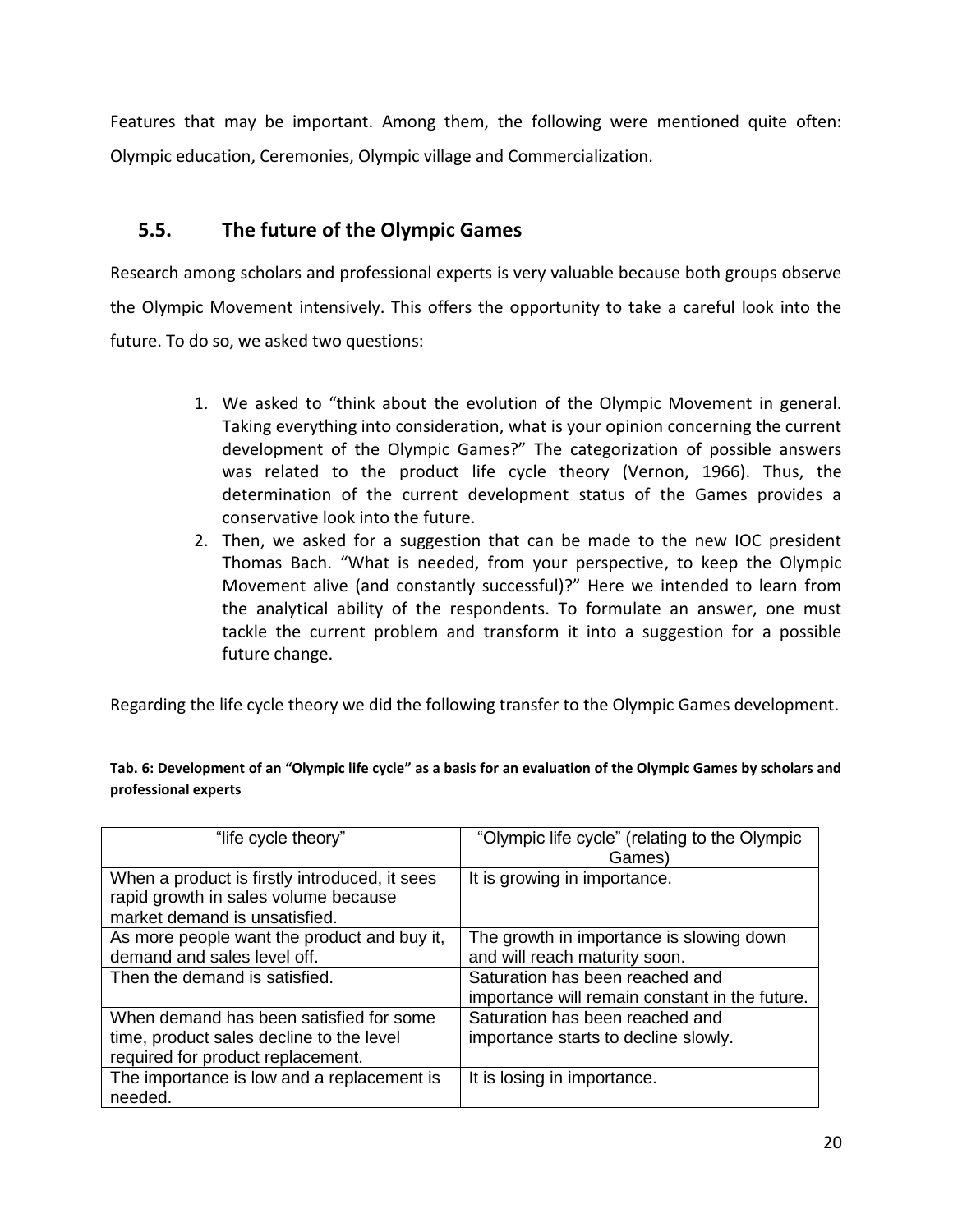To prevent any misunderstanding in this regard, we would like to express that the Olympic Games are not a single product. It is a bundle of more or less attractive pieces which may be at different development phases. For example, the sport program undergoes constant changes, the cultural festivals were added and have a different intensity at each Games. Furthermore, sponsors appear differently over the years.

Since we did not ask for any reasons for the answers relating to the "Olympic life cycle", it is not clear why the respondents decided as they did.

| "Olympic life cycle"                       | position | N   | ℅    | % in this   |
|--------------------------------------------|----------|-----|------|-------------|
|                                            | in cycle |     |      | position of |
|                                            |          |     |      | cycle       |
| It is growing in importance.               |          | 44  | 23.0 |             |
| The growth in importance is slowing down   | up-swing | 31  | 16.2 | 39.2        |
| and will reach maturity soon.              |          |     |      |             |
| Saturation has been reached and importance |          | 54  | 28.3 |             |
| will remain constant in the future.        |          |     |      | 28.3        |
| Saturation has been reached and importance |          | 36  | 18.8 |             |
| starts to decline slowly.                  | down-    |     |      | 30.3        |
| It is losing in importance.                | swing    | 22  | 11.5 |             |
| total                                      |          | 187 | 97.8 | 97.8        |

**Tab. 7: Development of the Olympic Games as seen by Olympic scholars and experts**

The table shows a clearly diverse view on the development status of the Olympic Games. Neither gender (t=1.235; p>0.5), nor the age (non-significant correlation), nor the attendance of Olympic Games before Sarajevo 1984 (no commercialization) or after Los Angeles 1984 (commercialization) (t=1.527; p>0.05) do explain the classification. The same can be said about the number of publications (non-significant correlation) and the sport career (non-significant correlation). Thus, there seems to be no obvious reason which influenced the overall judgment.

One may think that those that have a positive feeling about the Games may also believe that they are still in an up-swing while those that feel the Games are in general negative may also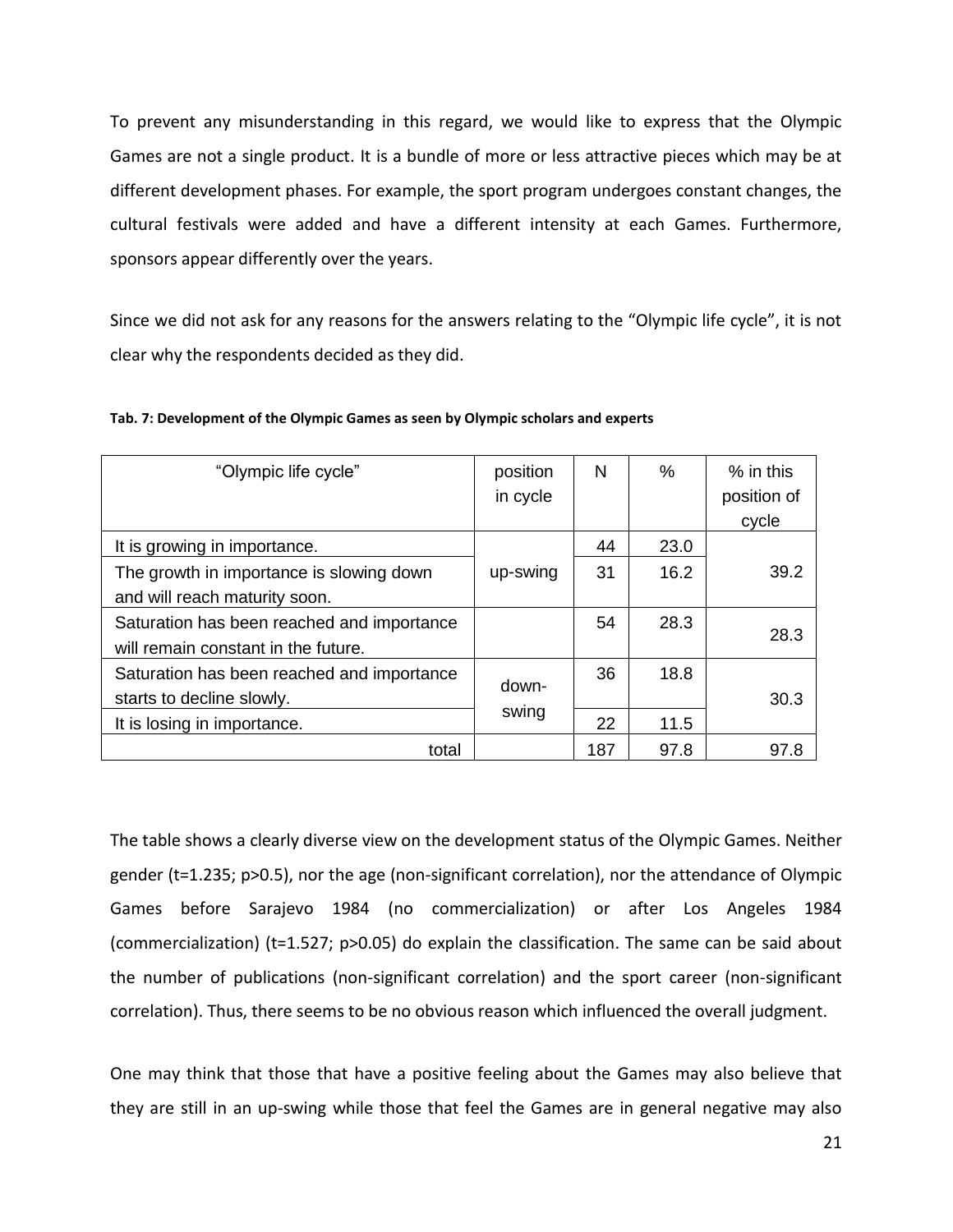believe the Games are in a down-swing. A t-test for paired samples proved that generally positive/negative feelings about the Olympic Games (Fig. 4) are not related to the opinion whether the Games gain in or lose importance (t=-4.472; P<0.001). However, related to values we see a pattern (see Tab. 8).

Comparing those that see the Olympic Games in an up-swing to those that see a down-swing, several Olympic Values have been mentioned differently often. In Table 8 provides two comparisons. The column two presents the difference in values of those having a positive/negative feeling about the Games and the third column shows the difference in values mentioned of those seeing an up-swing versus those seeing a down-swing. The table includes only differences greater than 5%.

| Tab. 8: Comparison of positive/negative general opinion of Games as well as notion of Games in an up-/down- |  |
|-------------------------------------------------------------------------------------------------------------|--|
| swing by different Olympic Values                                                                           |  |

|                                 | Games today              | Development            |
|---------------------------------|--------------------------|------------------------|
| Values – unaided awareness      | negative see a value     | down-swing see a value |
|                                 | more % than the positive | more % than up-swing   |
| Peace                           | $-20.0\%$                |                        |
| Equality                        | $-10.5%$                 |                        |
| no value - but positive term    |                          | $-23.9%$               |
| no value - neutral term         | $-19.0%$                 | $-16.0%$               |
| Internationalism / Universality | $-12.6%$                 | $-15.6%$               |
| Friendship                      | $-17.0%$                 | $-10.8%$               |
| citius, altius, fortius         | $-6.9%$                  | $-7.7\%$               |
| Respect/Tolerance               | $-10.0%$                 | $-6.8%$                |
| Participation                   |                          | $-5.8%$                |
| Mutual understanding            |                          | 6.6%                   |
| Discipline/ Determination       |                          | 6.6%                   |
| Inclusion                       | 9.5%                     | 6.4%                   |
| Competition                     |                          | 8.5%                   |
| no value - but negative term    | 15.1%                    |                        |

The differences are calculated by the relative share of values mentioned per group. Column three has to be read as: "The group that sees the Games in a down-swing see the value friendship 10.8% less than the group seeing the Games in an up-swing".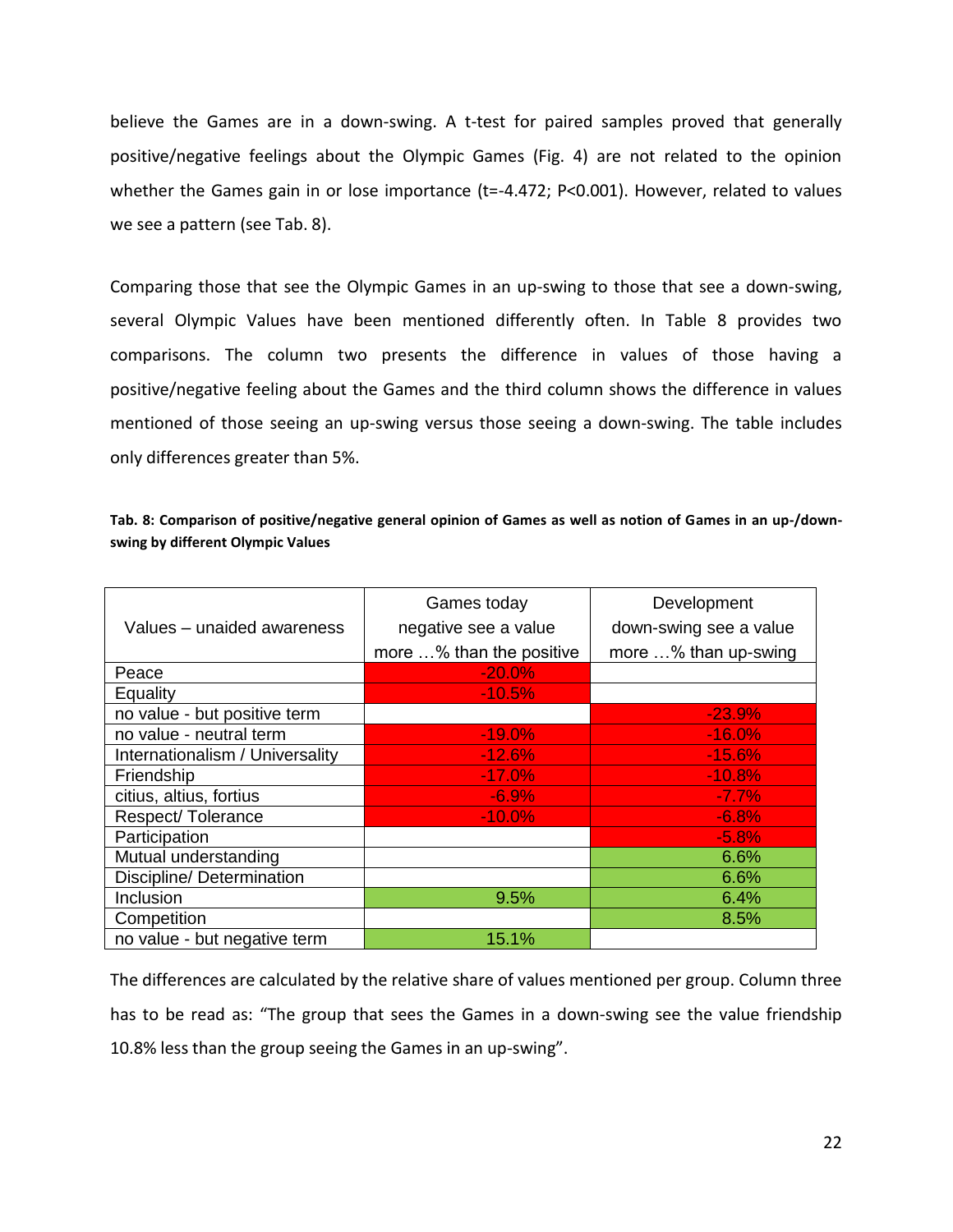The same color in both columns related to the same value indicate that the values mentioned by the groups seeing the Games more negative are the same than those seeing the Games in a down-swing and vice versa.

The green color coding visualizes that the group currently having a negative opinion of the Games and the group seeing the Games in a down-swing mentions the values Inclusion, Competition, Mutual understanding, Discipline/ Determination more often. These respondents also mention terms with a negative connotation more frequently which was expected. In red we can see the values which have been mentioned by those seeing the Games positively or in an upswing more often. The values mentioned most are: Peace, Friendship, Internationalism, Equality and Respect/ Tolerance. Furthermore, this group mentions many more terms with a positive connotation.

Today's widespread disillusionment with the Olympic Games mirrors the view on mega events and global sport organizations as they struggle with values of globalization. Critical media or issues relating to FIFA and its World Cup may be of some importance when scholars/experts could suggest how to "keep the Olympic Movement alive (and constantly successful)" to the new IOC president. Many respondents answered in long text. For the overview in Tab. 9, only the respective first suggestion was assigned to one of the categories.

| Suggestion to IOC president                | N  | %    |
|--------------------------------------------|----|------|
| Set focus on Olympic values                | 23 | 12.0 |
| <b>Fight Gigantism</b>                     | 16 | 8.4  |
| <b>Fight Commercialization</b>             | 16 | 8.4  |
| <b>Establish Good Governance</b>           | 16 | 8.4  |
| Include of all nations (also the poor)     | 15 | 7.9  |
| Secure that Games fit in the city / Legacy | 11 | 5.8  |
| <b>Fight Doping</b>                        | 11 | 5.8  |
| <b>Olympic Education</b>                   | 11 | 5.8  |
| Better/ sensitive selection of host city   | 9  | 4.7  |
| Set focus on youth                         | 8  | 4.2  |

**Tab. 9: Overview of the respondents' first suggestions to keep the Olympic Movement alive (suggestions have been assigned to short categories)**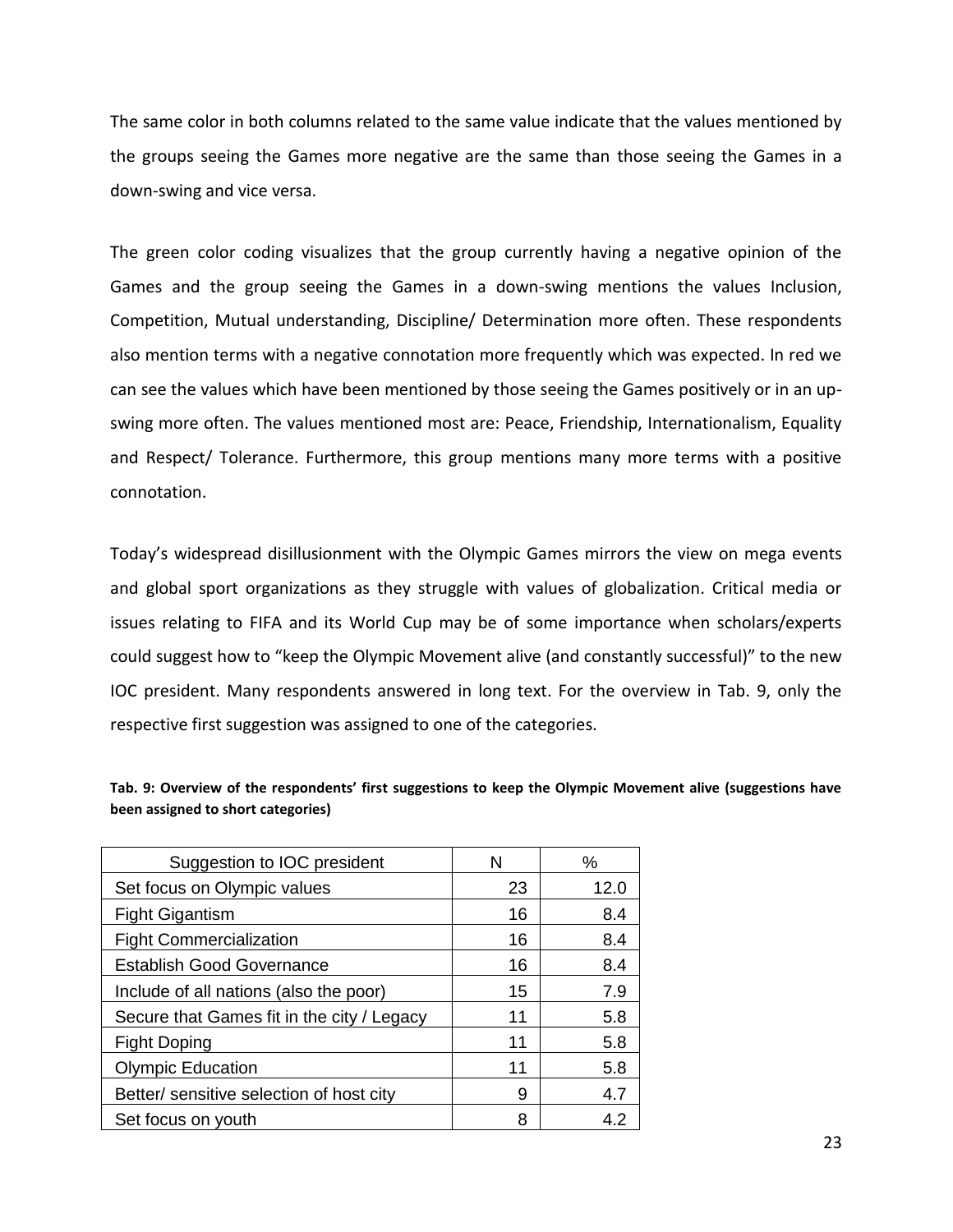| Shorten Sport program / No new Sports  | 6   | 3.1   |
|----------------------------------------|-----|-------|
| <b>Fight Corruption</b>                | 3   | 1.6   |
| Enlarge Sport program / Add new Sports | 3   | 1.6   |
| other answers                          | 20  | 10.4  |
| no answer                              | 22  | 12.0  |
| sum                                    | 190 | 100.0 |

Most often, we can find the suggestion to strengthen the Olympic values as described above. Many other suggestions also have to do with values. For example "Good Governance" was often mentioned in connection with transparency and fair play.

Realizing these suggestions could help to make the Olympic Movement ready for the 21st century. And the notion to make the Olympic Games more than just a speculator sporting event would create a strong case for including a wider spectrum of activities, modern sports programs and new policies which address not only the governance of the IOC but also the well-being of all humanity in a competitive global economy (see also Milton-Smith, 2002).

## <span id="page-24-0"></span>**6. Conclusion**

This research collected data from 190 persons that are observing the Olympic Games closely without being dependent (e.g. employee, IOC member) on the Olympic system. The respondents stem from 46 nations and either are professionals with an Olympic background or academics with an average of five publications related to the Olympics. Thus, this group should be capable of analyzing the Olympic Movement.

This paper is dedicated to an analysis of Olympic values. The five main findings are:

- 1. Today 15% of the scholars/experts feel negatively about the Olympic Games in general, when they take all aspects of the Olympic Movement into consideration. This group cannot be identified by gender, publication intensity, sport career, age or continent of origin.
- 2. Many of the scholars/experts feeling positively about the Olympic Games or of those seeing the development of the Games in an up-swing mainly mention a) peace, b) friendship, c) internationalism and d) equality as important Olympic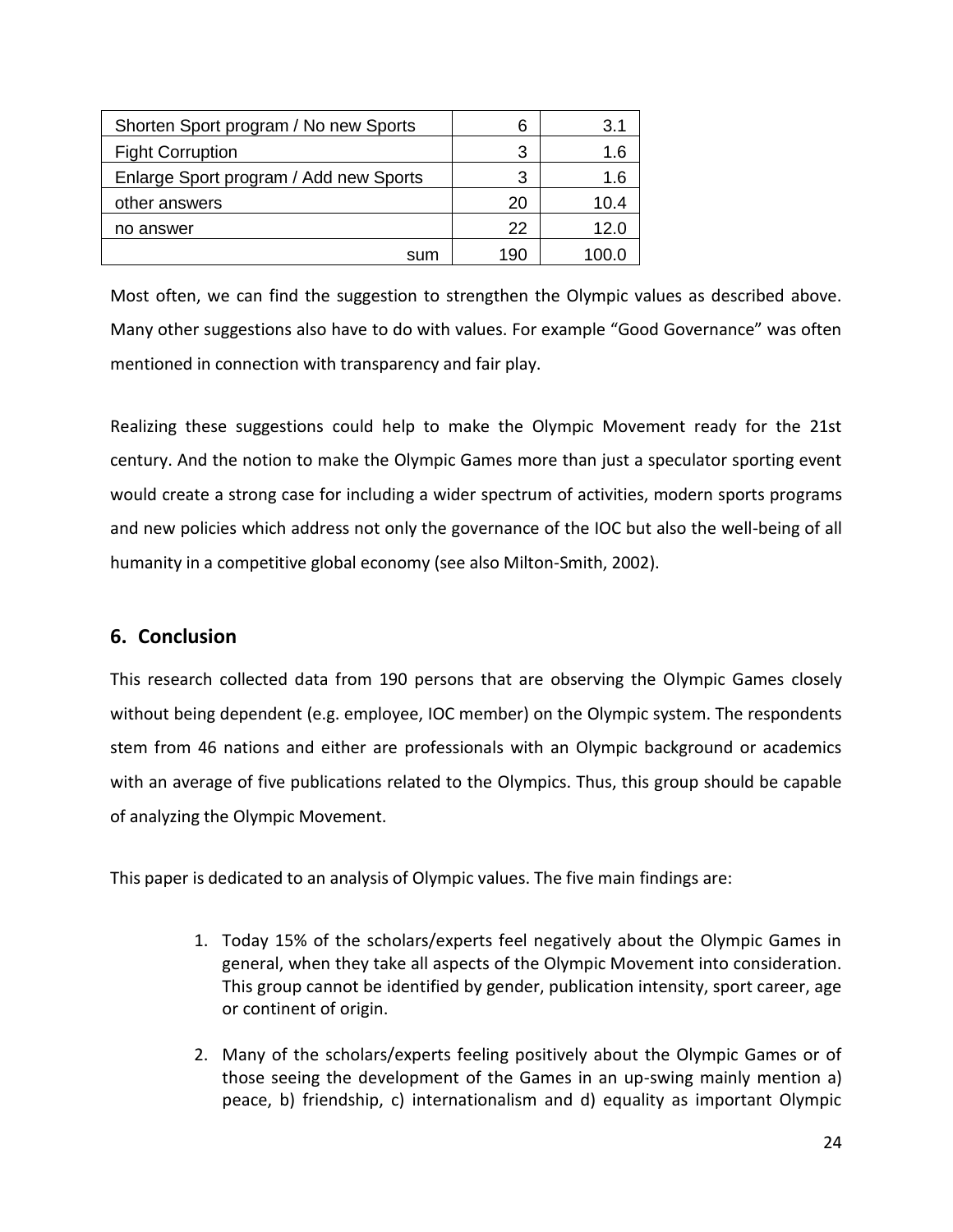values. Those feeling the Games are negative and/or are in a down-swing mention a) mutual understanding, b) discipline/ determination, c) inclusion and d) competition more often.

3. Whether asking the awareness of Olympic values aided or unaided, the pattern of mentions seems to be quite robust. The main difference is that the aided recall made equality much more important while unaided respect/ tolerance was mentioned surprisingly often.

### **Tab. 10: TOP 6 Aided and unaided awareness of values**

| Rank | Aided (by importance)            | Unaided (no of mentions)       |
|------|----------------------------------|--------------------------------|
|      | <b>Fair Play</b>                 | <b>Fair Play</b>               |
| 2    | Striving for personal excellence | Respect/Tolerance              |
| 3    | Equality                         | Excellence                     |
| 4    | Friendship                       | Friendship                     |
| 5    | Mutual understanding             | Internationalism/ Universality |
| 6    | Peace                            | Peace                          |

gray = same rank of value

4. When rating the importance of values we get similar results. Here in position 4 "reaching a balanced whole in terms of body, will and mind" entered the top ranks for unaided awareness, while Equality drops out. All others are among the TOP 6 with both methods (Tab. 11).

#### **Tab. 11: TOP 6 most important values from aided and unaided awareness of values**

| Rank | Aided (by importance)            | Unaided (importance weighted)    |
|------|----------------------------------|----------------------------------|
|      | <b>Fair Play</b>                 | Striving for personal excellence |
| 2    | Striving for personal excellence | Mutual understanding             |
| 3    | Equality                         | Peace                            |
| 4    | Friendship                       | Reaching a balanced whole in     |
|      |                                  | terms of body, will and mind     |
| 5    | Mutual understanding             | <b>Fair Play</b>                 |
| 6    | Peace                            | Friendship                       |

5. Scholars/experts have several suggestions to the IOC on how to keep the Olympic Movement alive and constantly successful. The suggestions tackle a variety of issues. Many of them are indirectly related to the Olympic values. The majority feels that the IOC should put more focus on keeping the Olympic values associated with the Games. Along with that, the scholars want "good governance" at the IOC, which is related to transparency, democracy and anticorruption. This is followed by two practical recommendations: One is to fight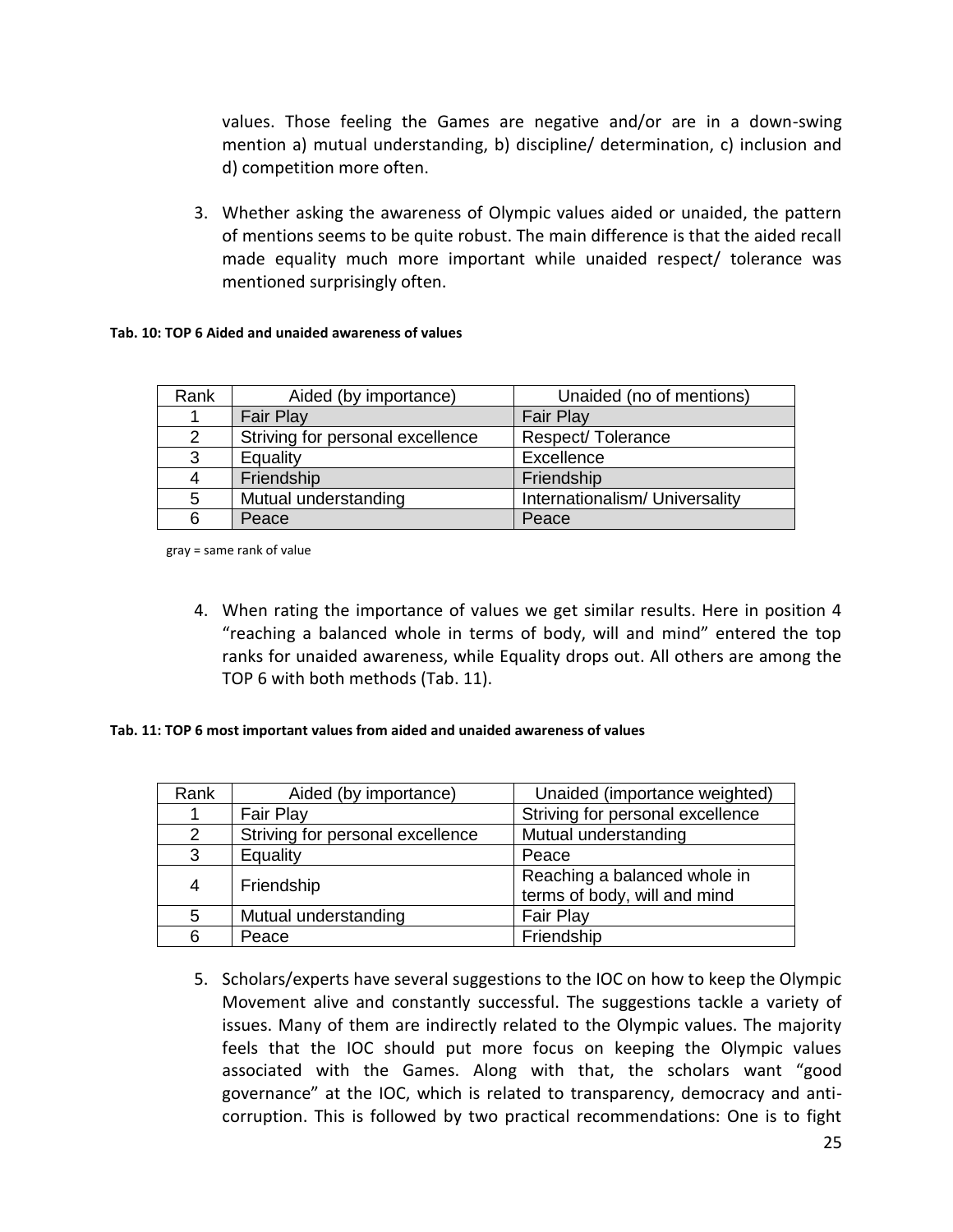against commercialization and the other is to reduce gigantism. Interestingly, the change of the sport program is not really recommended often.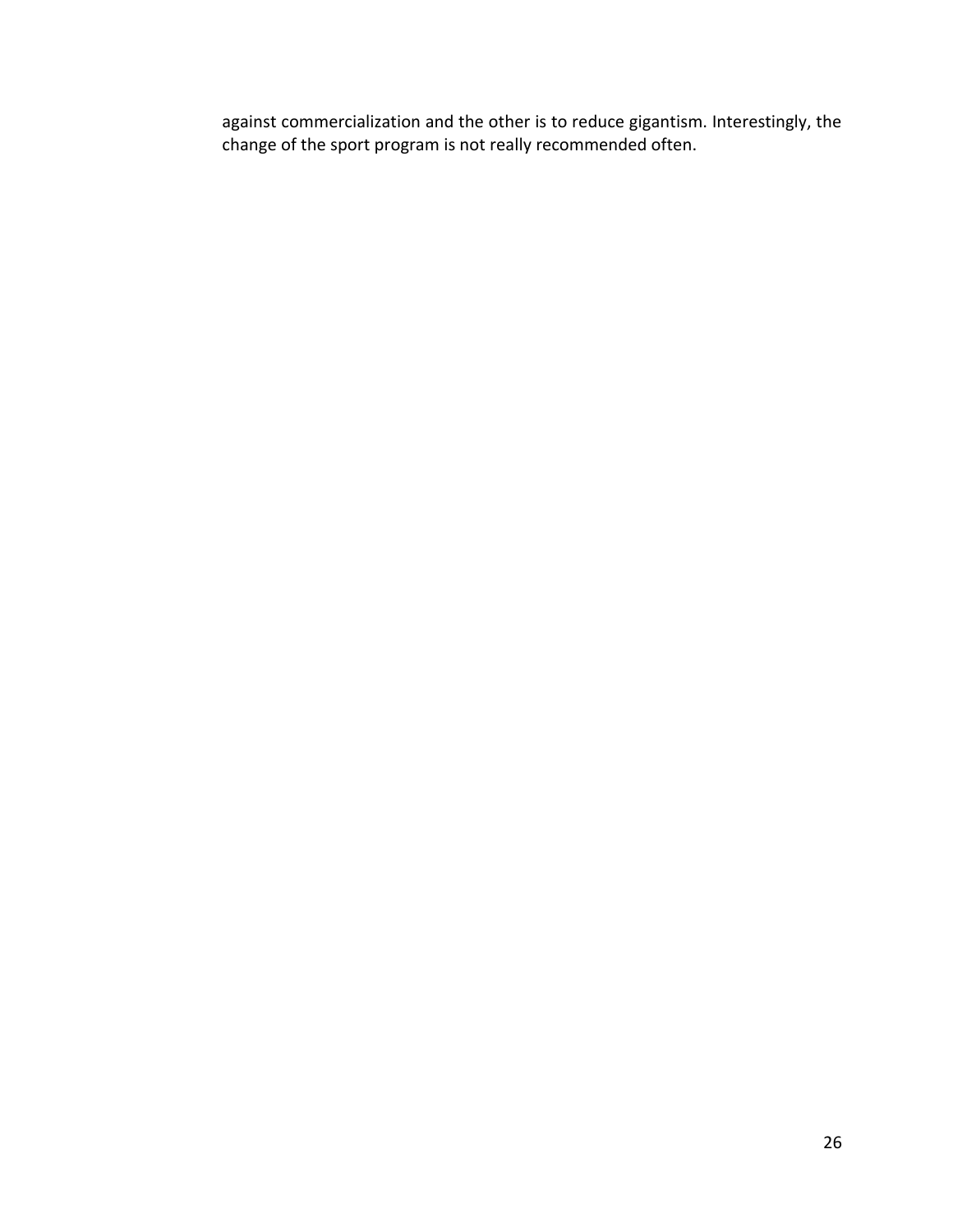## <span id="page-27-0"></span>**References**

- Brownell, S. & Parry, J. (2012). Oympic values and Ethics in Contemporary Society. Retrieved 27.2.2014. [http://www.academia.edu/5207663/Brownell\\_and\\_Parry\\_Olympic\\_values\\_and\\_Ethics\\_in](http://www.academia.edu/5207663/Brownell_and_Parry_-Olympic_Values_and_Ethics_in_Contemporary_Society) [\\_Contemporary\\_Society](http://www.academia.edu/5207663/Brownell_and_Parry_-Olympic_Values_and_Ethics_in_Contemporary_Society)
- Buss, W.; Güldenpfennig, S.; Krüger, A. (2006): Zur Neubegründung der Olympischen Idee. Denkanstöße. Wiesbaden: Stumm (Beiträge und Quellen zu Sport und Gesellschaft, 13).
- Chatziefstathiou, D. (2005). The Changing Nature of the Ideology of Olympism in the Modern Olympic **Era.** Era. Theses published at http://library.la84.org/SportsLibrary/Books/IdeologyOfOlympism.pdf.
- Clarke, K. (1988). Immutable Values and Principles and Outdated Factors, 28th Young Participants Session, International Olympic Academy, pp. 99-104.

Coubertin, P. de (1997 [1931]). Olympic Memoires, Lausanne.

- DaCosta, L.P. (2006). A Never-Ending Story: the Philosophical Controversy Over Olympism. *Journal of the Philosophy of Sport*, 33, 157-173.
- Edgar, Dunn & Company, IOC (1999). Quantitative Brand Assessment. Olympic Global Brand Accessment and Marketing Plan. Lausanne.
- Gebauer, G. (1996). Olympische Spiele die andere Utopie der Moderne. Olympia zwischen Kult und Droge. Frankfurt am Main: Suhrkamp.
- IOC (2013). Olympic Charter. Lausanne
- Lekarska, N. (1988). Olympism Immutable Values and Outdated Factors, International Olympic Academy: 28th Young Participants Session, International Olympic Academy, pp. 73-80.

Lenk, H. (1964). Werte, Ziele, Wirklichkeit der Modernen Olympischen Spiele. Schorndorf: Hofmann.

- Lenk, H. (1976). Toward a Social Philosophy of the Olympics: Values, Aims and Reality of the Modern Olympic Movement (p. 109-169). In Graham, P.J. & Ueberhorst, H. (eds.) The Modern Olympics. Leisure Press, West Point.
- Loland, S. (1994). Pierre de Coubertin's Ideology of Olympism from the Perspective of the History of Ideas, Second International Symposium for Olympic Research. London Ontario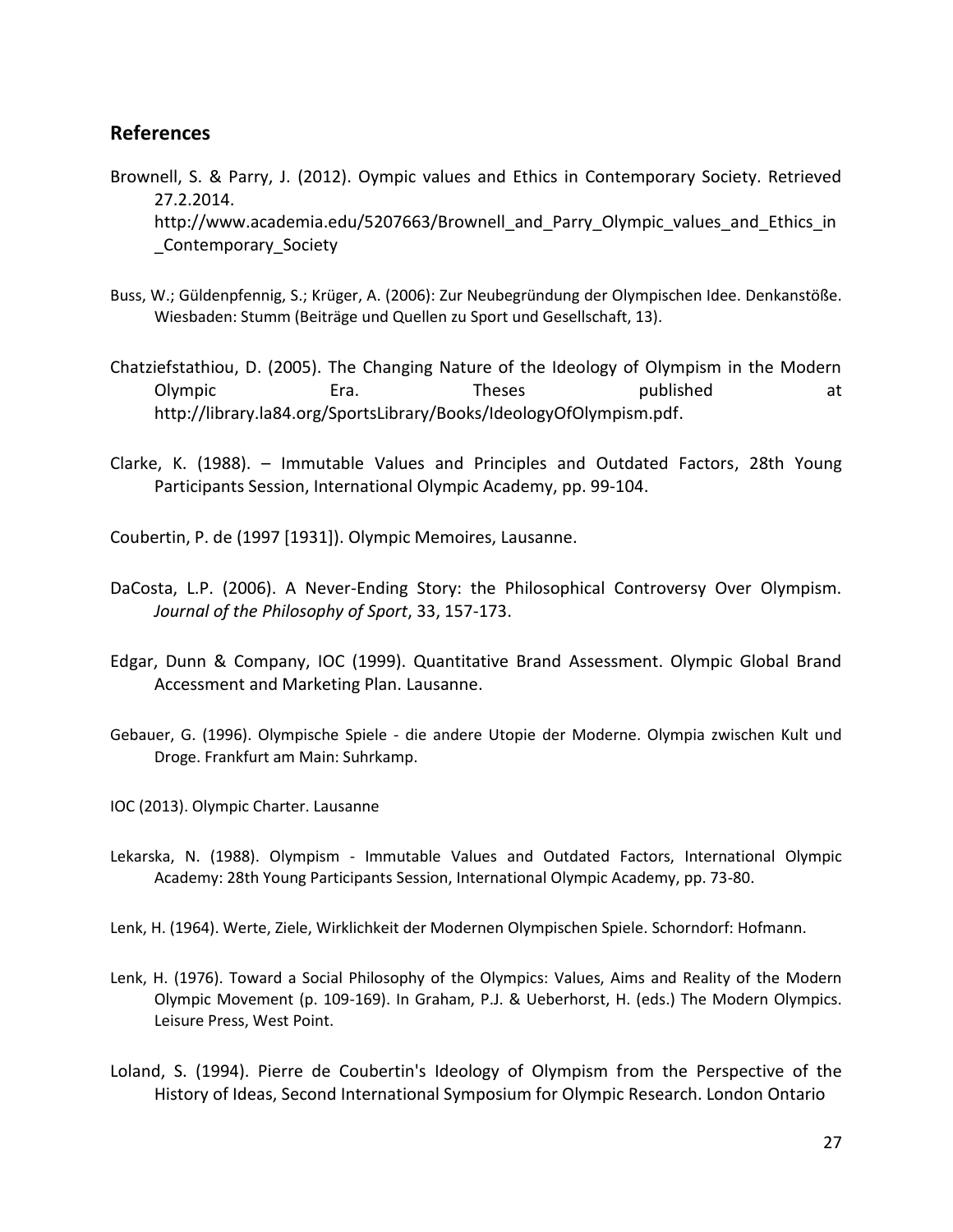- Milton-Smith, J. (2002). Ethics, the Olympics and the Search for Global Values. *Journal of Business Ethics*, 35, pp. 131-142.
- Parry, J. (1988). Olympism at the Beginning and End of the Twentieth Century Immutable Values and Principles and Outdated Factors, International Olympic Academy: 28th Young Participants Session, International Olympic Academy, pp. 81-94.
- Parry, J. (1997). Ethical Aspects of the Olympic Idea. Proceedings of the 3rd International Session for Educationists Ancient Olympia: IOA.
- Preuss, H. (2014). Legacy Revisited. In Grix, J. (ed.) *Leveraging Legacies from Sports Mega-Events: Concepts and Cases,* Basingstoke: Palgrave, in print.
- Preuß, H. (2002). Coubertin und die Olympischen Ideale Zehn Jahre Erhebungen unter deutschsprachigen Sportstudenten. In Carl und Liselott Diem-Archiv (Hrsg.) Tempel und Ringe. Zwischen Hochschule und Olympischer Bewegung, (S. 291-302). Köln.
- Seppänen, P. (1989). Competitive sport and sport success in the Olympic Games: A cross-cultural analysis of value systems, *Internationals Review for the sociology of sport*, 24(4), S. 275-282.
- Tavares, O. (2006). Olympic values in the 21st Century: between continuity and change. Bellaterra: Centre d'Estudis Olímpics (UAB). International Chair in Olympism (IOCUAB) [Date consulted: 18/02/2011].
- Vernon, R. (1966). International Investment and International Trade in the Product Life Cycle. *Quarterly Journal of Economics*, 80, pp. 190–207.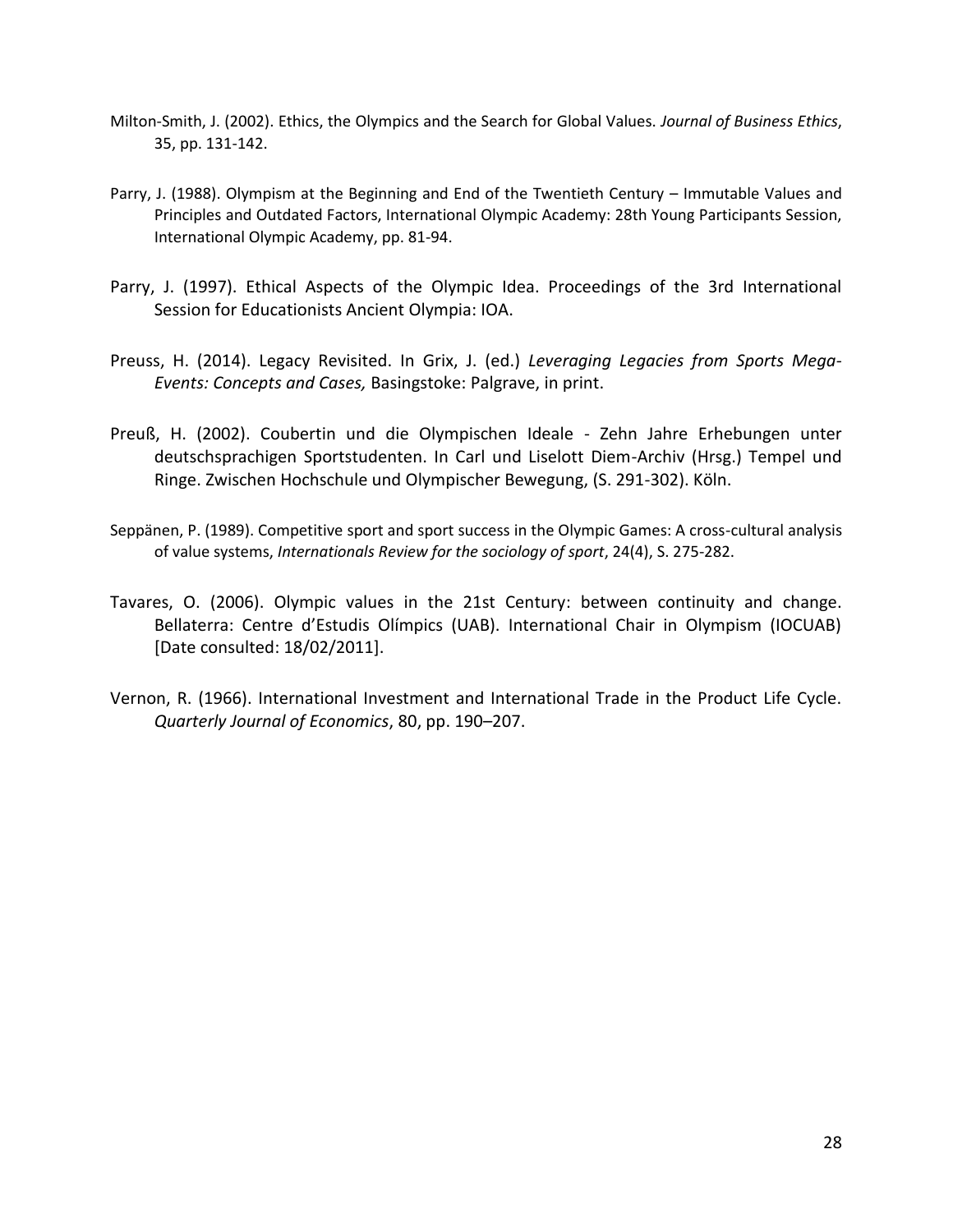# <span id="page-29-0"></span>**Appendix**

Selection of questions used for this analysis:

- **1. How do you feel today about the Olympic Games in general** *(taking all aspects of the Olympic Movement into consideration)***?**  very positive positive neutral negative very negative
	- O O O O O
- **2. Note the Olympic values that come to your mind.** *Please write them down in the same order as they appear in your mind (irrespective of their importance)***.**
- **3. Which of the mentioned value(s) is/are the most important one(s) in your opinion?** *(Please write down the corresponding numbers as indicated after the "2." above. Multiple answers are allowed.)*
- **4. Which Games did you personally visit?** *(Multiple choice possible!)*
- **5. How important are these values for the modern Olympic Games?** *(Please state your personal opinion.)*

| <b>Olympic value</b>                                                                                | Un important | Somewhat un<br>important | Neither<br>unimportant<br>nor important | Somewhat<br>important | Very<br>important |
|-----------------------------------------------------------------------------------------------------|--------------|--------------------------|-----------------------------------------|-----------------------|-------------------|
| Peace                                                                                               | O            | $\mathcal{L}$            | O                                       | O                     | O                 |
| Fair play                                                                                           | Ω            | O                        | O                                       | O                     | O                 |
| Striving for personal excellence                                                                    | O            | O                        | O                                       | $\circ$               | $\circ$           |
| Mutual understanding                                                                                | Ω            | Ω                        | O                                       | O                     | O                 |
| Friendship                                                                                          | O            | O                        | O                                       | O                     | $\circ$           |
| Solidarity                                                                                          | Ω            | Ω                        | O                                       | O                     | O                 |
| Harmony                                                                                             | O            | $\Omega$                 | $\circ$                                 | $\circ$               | $\circ$           |
| Equality (practicing sport without<br>discrimination of any kind; preservation of<br>human dignity) | Ω            |                          | ( )                                     | Ω                     |                   |
| Reaching a balanced whole in terms of<br>body, will and mind                                        | $\Omega$     | ∩                        | O                                       | $\Omega$              | ∩                 |
| Blending sport with cultural, education and<br>environment                                          | ∩            | ∩                        | Ω                                       | Ω                     | ∩                 |
| Joy of effort                                                                                       | O            | $\Omega$                 | O                                       | O                     | O                 |
| Sport as a human right                                                                              |              |                          |                                         | O                     | Ω                 |

*6.* **How important are these features for the modern Olympic Games?** *(Please state your personal opinion.)* 

| <b>Olympic features</b>                | Un important | somewhat un<br>important | modest | somewhat<br>important | Very important |
|----------------------------------------|--------------|--------------------------|--------|-----------------------|----------------|
| Olympic truce                          |              |                          |        |                       |                |
| Olympism as philosophy of life         |              |                          | 0      |                       |                |
| Medal ceremonies                       | 0            |                          | ( )    | O                     |                |
| Torch relay                            | 〔 〕          |                          | O      | 0                     |                |
| Olympic flame                          | 0            |                          | ( )    | $\cap$                |                |
| Fight against doping                   | ו            |                          | O      | Ω                     |                |
| Medal count                            | $\Box$       |                          | O      | O                     |                |
| Internationalism                       | 〔 〕          |                          | Ω      |                       |                |
| Olympic rings as symbol                | ( )          |                          | O      | O                     |                |
| Motto: Citius, altius, fortius         | ו            |                          | ∩      | Ω                     |                |
| <b>Cultural Olympiad and festivals</b> |              |                          |        |                       |                |